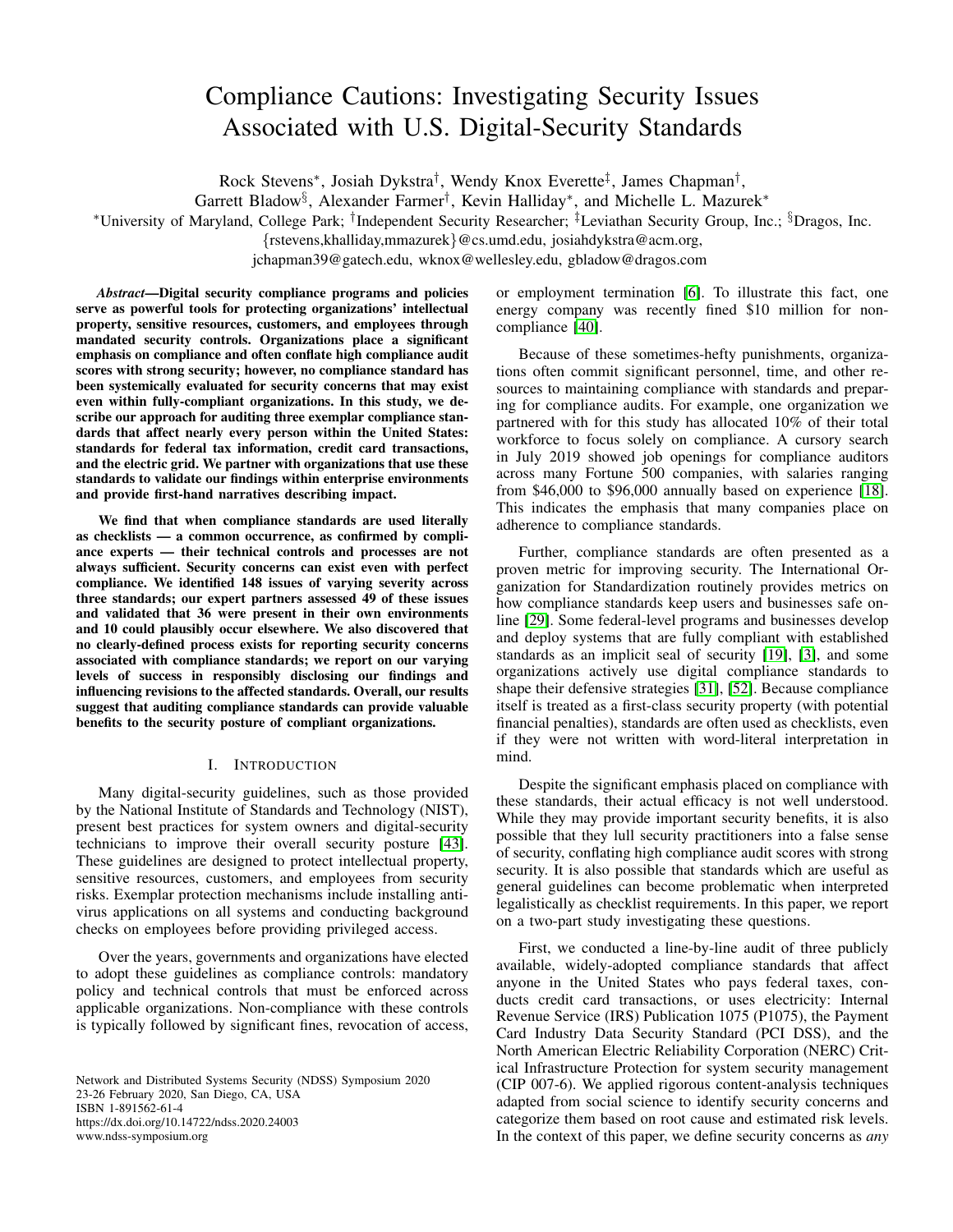*security control or policy within a compliance standard that can lead to sub-optimal security conditions when implemented as written*. We then partnered with experts who confirmed (or rejected) a subset of our results based on their past experience: two experts from New York City Cyber Command (for P1075), a CIP framework co-author, and a PCI standards council member.

Despite organizations such as NIST insisting that compliance programs were never intended to be used as audit checklists, all four of our compliance experts reported first-hand experience with auditors using compliance documents as lineby-line checklists, supporting our decision to treat them as such for analysis purposes [\[38\]](#page-13-6). We identified 148 security concerns across the three standards that our researchers assessed would exist when organizations follow compliance programs "by-theletter."

These security concerns range in risk (assessed based on probability of occurrence and associated severity) from low to extremely high and include issues relating to vague requirements, outdated technology, and improperly protecting sensitive information. Some security concerns could potentially be addressed with straightforward rewrites of the standards and minor changes at compliant organizations, while others likely cannot be remediated without significant, potentially impractical, investment by affected organizations.

The compliance experts validated our findings, confirming 36 of 49 as definite security concerns and 10 as plausible, while rejecting only three. Further, compliance experts confirmed that problems like poorly defined time windows and unclear division of responsibility — trends we observed across the three standards we examined — can manifest in real-world ways that increase risks.

In Section [VII,](#page-11-0) we discuss our efforts to responsibly disclose our findings. Our experience reveals that no viable process for reporting exists. Despite this, our findings have already resulted in one change in PCI DSS standards and are being included in discussion for further updates to both PCI DSS and CIP.

To our knowledge, we are the first to systematically assess multiple compliance standards for insecure practices and identify a range of associated security concerns that may occur within compliant enterprise organizations. Our results highlight the difficulty of establishing standards that are responsive to the fast-moving security space, general enough to apply in multiple contexts, and robust enough to use as line-by-line checklists for compliance auditing. Accordingly, we provide recommendations for improving compliance standards and the overall compliance ecosystem.

## II. BACKGROUND

Digital security compliance programs within the United States date back to the Computer Security Act of 1987, which required agencies to protect sensitive systems and conduct security training [\[39\]](#page-13-7). Many programs implement a "carrotand-stick" approach to compliance, in that organizations are rewarded for successful programs and levied with sanctions for compliance deviations. In this section, we briefly review past studies involving digital security compliance and its impact on organizations.

Compliance audits force organizations to balance being "inspection ready" and sustaining daily operations, such as providing essential services or selling goods. Because of this careful balance, many organizations choose to perform compliance actions only before a pending audit, and then neglect further security maintenance until another audit requires them to repeat the process [\[46\]](#page-14-3). This behavior meets the security minimums for compliance standards, but fails to adhere to the spirit of secure practices. Moreover, evidence shows that fully-compliant organizations can still suffer data breaches. Auditors certified Target as PCI-compliant in September 2013, just before it suffered a massive data breach in November 2013 [\[46\]](#page-14-3). We highlight sections of compliance standards that may permit similar incidents to occur again and provide recommendations for mitigation.

Previous studies highlight cultural disconnects between developers, engineers, and compliance officials that create issues when digital security measures are "bolted on" after software development is complete [\[12\]](#page-13-8), [\[7\]](#page-13-9). To combat these issues, entities must find ways to overcome organizational behaviors and factors that affect secure software development [\[56\]](#page-14-4). Some organizations have embedded compliance experts within development teams to encourage grass-roots-style compliance integration [\[12\]](#page-13-8). Other organizations found that threat modeling could proactively identify security gaps that may exist in compliant solutions [\[12\]](#page-13-8), [\[4\]](#page-13-10). Some organizations have even overhauled their physical network topology to meet federallymandated requirements, restructuring their teams and network architecture to limit the scope of auditable systems within their environment [\[26\]](#page-13-11). This, too, meets the letter of compliance requirements while seeming to contradict the intended goals. In this study, we identify several unintended security implications within technical controls and implementation processes that could affect organizations as they alter their normal business practices for compliance adherence.

Numerous studies focus on how humans perceive compliance standards and modify their behaviors based on those perceptions. Julisch highlighted numerous factors that shape organizational decision-making when investing in compliance measures, often seeking new security technologies that are outof-the-box compliance ready [\[31\]](#page-13-5). Beautement et al. describe the "compliance budget," the human factors behind the implementation of compliance controls; their research illuminated ways to improve security and compliance readiness through resource allocation optimization [\[8\]](#page-13-12). Building upon previous works, Puhakainen and Siponen found that training employees to better understand compliance standards can improve organizational behaviors and shift employees toward implementing more secure practices [\[48\]](#page-14-5). Additionally, Hu et al. found that managers who "lead by example" and implement topdown management initiatives encourage employees' compliant security behaviors [\[24\]](#page-13-13). Our study is a significant departure from previous studies, as we do not focus on improving adoption rates within organizations. Instead, in this study we assume organizations are 100% compliant with the letter of the standard and focus on the insecure practices and security concerns that may exist anyway.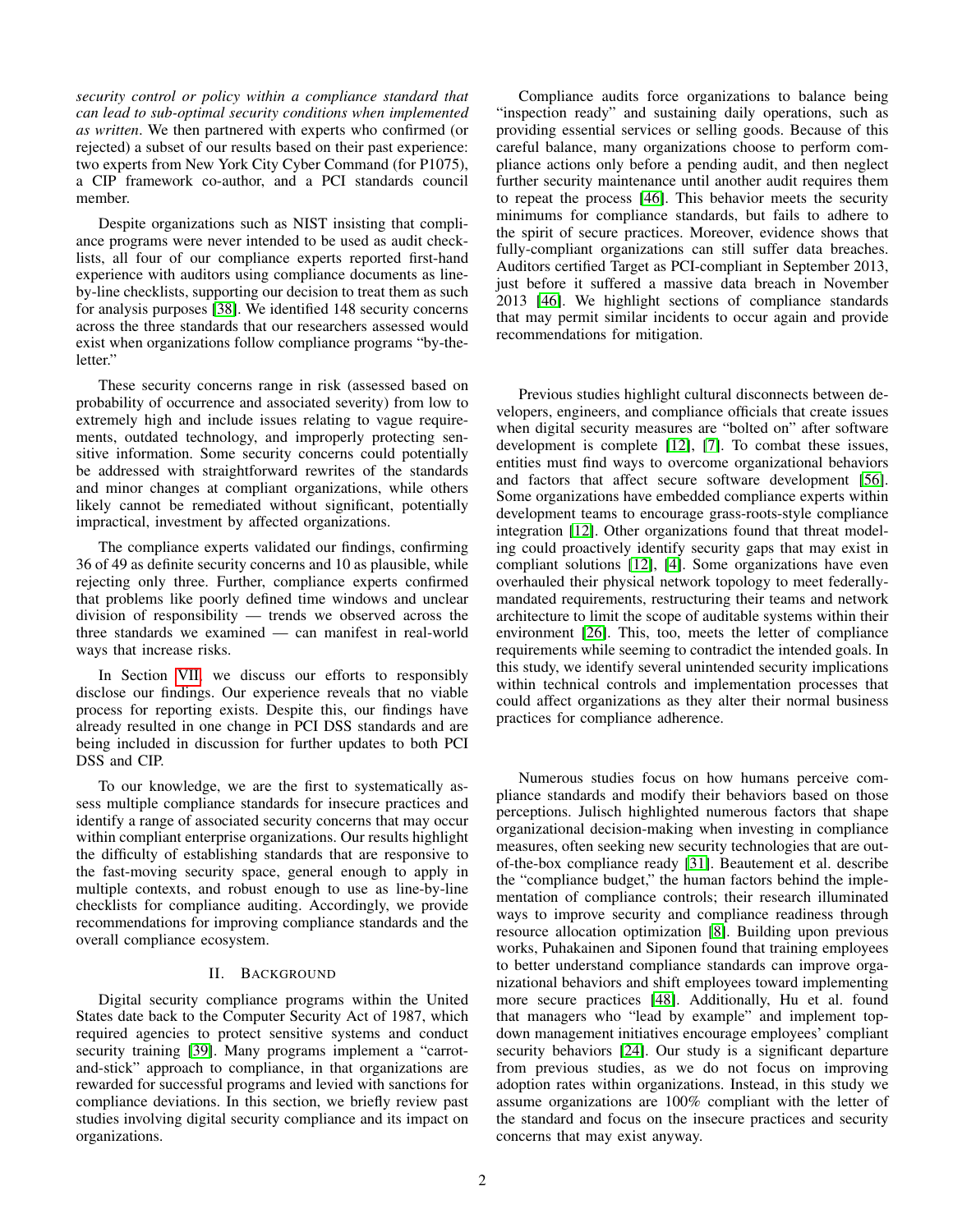<span id="page-2-0"></span>

| ID             | Employment <sup>1</sup> | $\text{Role}^2$ | Org<br><b>Size</b> | IT<br>Exp<br>(yrs) | Edu <sup>3</sup> | $\bf{D}ocs^4$ |
|----------------|-------------------------|-----------------|--------------------|--------------------|------------------|---------------|
| R <sub>1</sub> | A, G                    | M, R            | 500                | 18                 | MS               | I.P.N         |
| R <sub>2</sub> | G                       | M, R            | $10k+$             | 16                 | PhD              | I, P          |
| R <sub>3</sub> | A, $G^*$ , I            | M, R            | 100                | 20                 | <b>BS</b>        | I,N           |
| R <sub>4</sub> |                         | M, R            | 35                 | 15                 | JD               | I.P           |
| R <sub>5</sub> | $A, G^*, I$             | M, D            | 100                | 8                  | <b>BS</b>        | I,N           |
| R <sub>6</sub> | G                       | M, D            | 100                | 5                  | <b>BS</b>        | I,N           |
| E1             | G, I                    | М               | 150                | 10                 | <b>BS</b>        | Ī             |
| E2             | G                       | М               | 150                | 15                 | MS               | Ī             |
| E <sub>3</sub> | $G^*$ , I               | M, D            | 1k                 | 18                 | MS               | P             |
| E4             | A. G*. I                | R               | 5k                 | 20                 | MS               | N             |

<sup>1</sup> A: Academia, G: Government, I: Industry, \*: Previous experience

<sup>2</sup> M: Management, R: Research, D: Development

<sup>3</sup> BS: Bachelor's, MS: Master's, PhD: Doctorate, JD: Juris Doctorate 4 I: IRS P1075, P: PCI DSS, N: NERC CIP

TABLE I: Researcher and expert demographics

#### III. METHOD

In the first step of this study, our researchers comprehensively audited three compliance standards to identify potential security concerns. To validate these concerns, we then recruited four experts to provide their assessment of our findings. We performed quantitative and qualitative analysis on expert responses to identify discrepancies and also derive additional context for applicability within enterprise environments.

This study occurred from October 2017 through September 2018 and was ruled not human subjects research by our ethicscompliance office, as we communicated with experts in their professional capacity and did not collect personally identifiable information. Due to the sensitive nature of unmitigated data vulnerabilities within real environments, we generalize many of our findings to protect networks and systems.

## *A. Compliance-standard audit*

Our team of six researchers designed the audit to systematically evaluate three unrelated compliance standards in a repeatable manner. Each researcher audited a subset of the standards, with at least three researchers per standard (as shown in Table [I\)](#page-2-0). Our objective was to identify issues that might negatively affect digital security, including policies that expose sensitive information and processes that create issues due to ambiguous implementation guidance.

First, all six researchers conducted a complete audit of IRS Publication 1075, following a content-analysis process drawn from social-science research. Each researcher independently examined each line of the standard. At each of several predetermined milestones within the document (e.g., the end of a section), the researcher would log their findings, including the section title where the issue was found, the exact phrase deemed problematic, a short description of the perceived issue, and references to related, publicly known issues. If a researcher found multiple issues within one phrase or section, they logged each separately. For every logged issue, all other researchers would indicate (1) if they found the same issue independently and (2) whether they concurred with the finding. If there was not unanimous consensus on an issue, we discarded it but maintained a record of the disagreement.

We then calculated the inter-coder reliability — a measure of consistency among independent auditors — for independently discovering issues in IRS P1075. We calculated our Krippendorff's Alpha ( $\alpha$ ), which accounts for chance agree-ments [\[21\]](#page-13-14). We obtained reliability  $\alpha = 0.815$  for P1075; an  $\alpha$  value above 0.8 indicates high reliability [\[33\]](#page-13-15), [\[34\]](#page-13-16). Having developed a reliable auditing process, we divided into subgroups to parallelize the remaining effort. Four researchers audited NERC CIP 007-6 and three researchers audited PCI DSS. One researcher (R1) audited all three guidelines. The subgroups attained  $\alpha = 0.801$  and 0.797 respectively.

We further analyzed the identified issues using iterative open coding, a process for creating and applying category labels (known as a *codebook*) to data [\[53\]](#page-14-6). In particular, the researchers who audited each standard coded each identified issue in that standard for perceived root cause, probability of occurrence, and severity. We resolved all disagreements among coders and developed a stable codebook by establishing a unanimously agreed-upon definition for coded terms, adapting many terms from the Composite Risk Management (CRM) framework [\[61\]](#page-14-7) and the Information System Risk-based Assessment framework [\[15\]](#page-13-17).

Our final codebook described four root causes for security concerns. A *data vulnerability* is an issue that will result in a data breach or compromise of sensitive information. An *unenforceable security control* cannot be enforced as written; these controls should be reworded or removed from the compliance standard. An *under-defined process* is an issue explicitly missing instructions or details that are required for a secure implementation, resulting in security gaps. An *ambiguous specification*, in contrast, is vague or ambiguous about some implementation details, such that different readers could interpret it differently. Some interpretations could potentially result in either an inappropriate action or inaction. Throughout Sections [IV-B,](#page-4-0) [V-B,](#page-7-0) and [VI-B,](#page-9-0) we describe our audit findings using these root causes.

We used the following terms and definitions for probability: *frequent* occurs often and is continuously experienced; *likely* occurs several times; *occasional* occurs sporadically; *seldom* is unlikely, but could occur at some time; and *unlikely* we assume it will not occur. We used the following terms for severity: *catastrophic* results in complete system loss, full data breach, or the corruption of all data; *critical* results in major system damage, significant data breach, or corruption of sensitive data; *moderate* results in minor system damage or partial data breach; and *negligible* results in minor system impairment. Using a risk assessment matrix adopted from the CRM framework (Figure [1\)](#page-3-0), we then calculated each issue's risk level — a function of probability and severity — as extremely high, high, moderate, or low [\[61\]](#page-14-7).

Best practices suggest that empirical research should be conducted by personnel with extensive domain knowledge [\[47\]](#page-14-8). Accordingly, the auditing researchers possess an average of 14.3 years of digital security experience within academia, the federal government, and industry. Each researcher grounded their audit findings in their past digital security experiences. Additional information about the data set is in Appendix [A.](#page-14-9)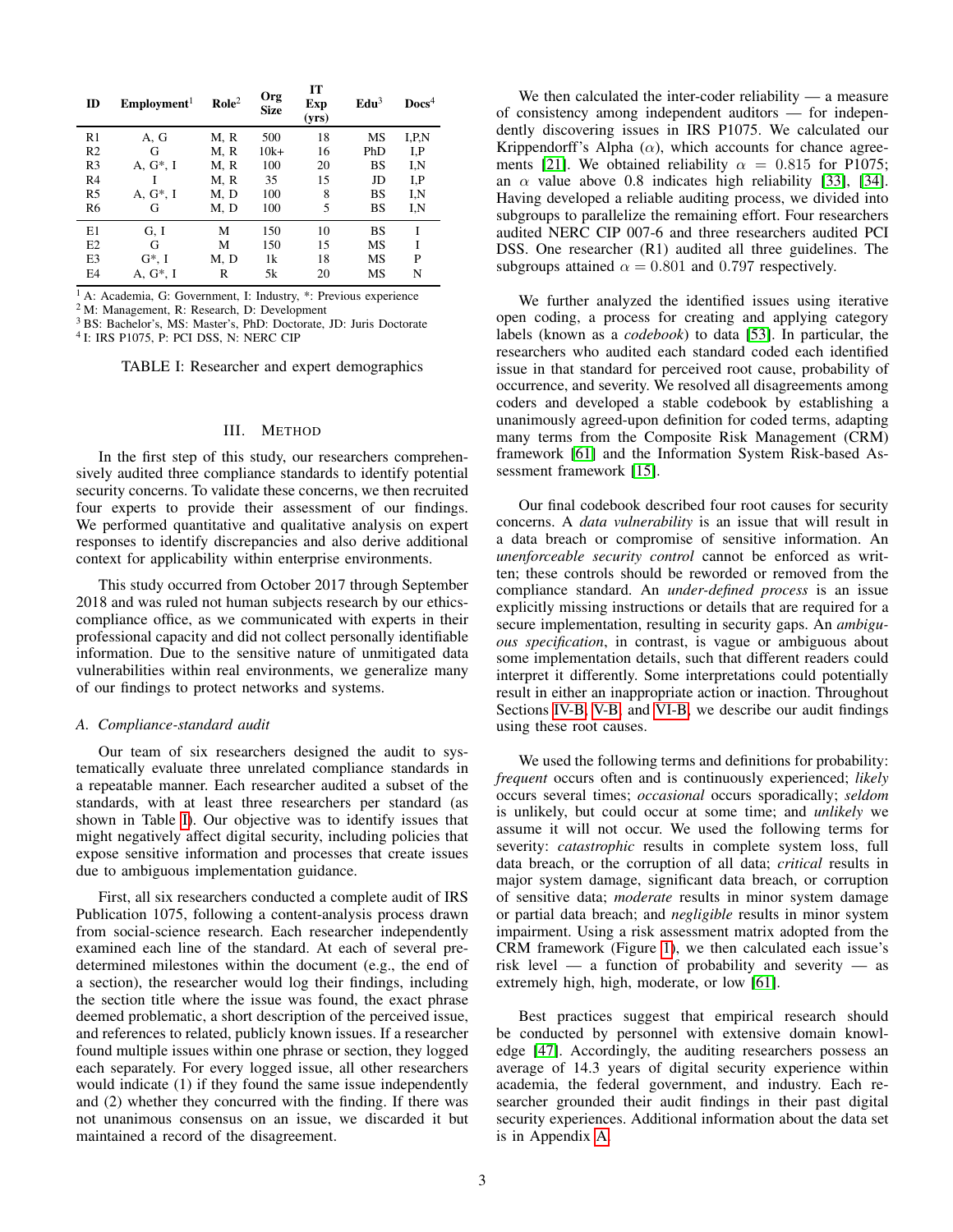<span id="page-3-0"></span>

Fig. 1: Security concern risk levels. Levels were assigned based on a Composite Risk Management risk-assessment matrix that includes both probability of occurrence and impact severity.

## <span id="page-3-1"></span>*B. Expert validation process*

To obtain external validation of our findings, we established partnerships with real-world organizations and compliance subject-matter experts to confirm or reject our findings. We asked the experts to classify our identified issues in one of three categories: confirmed, plausible, or rejected. A confirmed issue indicates that the expert has previously observed security concerns associated with the issue or that observable consequences from the issue actively exist within an enterprise environment. A plausible issue occurs when the expert has not personally observed security concerns related to the issue but agrees such security concerns could manifest within other organizations. A rejected finding indicates that there is no observable evidence of security concerns related to the issue within a live environment, or that there are related security factors that we had not considered.

We used a series of closed- and open-ended survey questions to elicit information from each expert (detailed in Appendix [B\)](#page-14-10). In addition to directly validating or rejecting each issue, the experts were asked to provide additional context from their personal experience. We presented the issues to the experts in a randomized order, providing the referenced section title, exact text from the section, and a short narrative describing the perceived issue.

After collecting data from each expert and removing rejected findings, we used the Wilcoxon signed-rank test to compare researchers' assessment of probability and severity with our experts' responses for PCI DSS and NERC CIP 007-6; we used the Friedman test (omnibus) with planned pairwise Wilcoxon signed-rank tests for comparing IRS P1075 responses, for which we had two expert validators [\[63\]](#page-14-11), [\[14\]](#page-13-18). We also conducted open-ended discussions with the experts to discuss similarities and differences in assessments.

Partner criteria. We established the following criteria for partnering with organizations: (1) the organization must regularly be subjected to audits, must regularly audit other organizations, or must contribute to the content of the relevant compliance standard, (2) the provided validators must have at least two years of experience with the relevant standard, and (3) the organization must be able to mediate responsible disclosure of our findings.

After months of negotiation, we established memorandums of understanding with three organizations that met our criteria. Leaders within each organization nominated several compliance experts; we sent each candidate an email outlining the voluntary nature of the study as well as our motivation and goals. Table [I](#page-2-0) shows the qualifications of our four volunteer experts. Experts completed their surveys during regularly scheduled work hours and did not receive any additional monetary incentives for participating.

Issue selection. We note that an essential tenet for partnering with experts is minimizing disruption to their daily responsibilities. Research suggests that the quality of survey responses decreases over time, and excessive time away from work may result in an expert terminating their participation in the study [\[25\]](#page-13-19). To this end, we designed our surveys for experts to complete within 60-90 minutes of focused effort; actual completion time averaged 84.8 minutes. Given our limited pool of experts, this required us to select only a subset of our findings to validate; as described in detail below, we selected the issues to validate semi-randomly, while prioritizing the extremely-high-risk and high-risk issues.

Pilot. Prior to deploying our protocol with partnering organizations, we piloted surveys to pre-test relevance and clarity with security practitioners familiar with auditing and compliance standards. We updated the study protocol based on pilot feedback. After two iterations, we arrived at the finalized questionnaire in Appendix [B.](#page-14-10) Our two pilot experts currently conduct digital-security penetration testing against organizations, providing technical remediation recommendations for discovered security concerns.

#### *C. Limitations*

Our recruitment letter and consent waiver explained the purpose of the study. Thus, there may be self-selection bias in which personnel most interested in the study were more likely to anonymously participate. However, this may also suggest that our experts were prepared to think more critically about reported issues.

All of our experts work directly in compliance and their intimate working knowledge with compliance standards reduces the possibility of demand characteristics — a condition in which participants unconsciously change their behavior to perform well within a study [\[44\]](#page-14-12). Our study questions the validity of the compliance standards that serve as the basis for the experts' employment. This suggests that the experts would be in many cases predisposed to underestimate problems within these standards. Additionally, our validation method does not elicit expert feedback for false negatives – issues that our original analysis may not have detected. As such, we consider expert responses to provide a lower bound for validity.

The organizations we partnered with for this study have similar structures, missions, and technologies to other organizations that adhere to our selected compliance standards; however, there may exist specific organizational characteristics that affect their specific implementations or inhibit generalizability. As such, validating the presence of our discovered security concerns within partnered organizations' environments does not mean that all organizations adhering to similar compliance standards have security concerns, and the rejection of one of our findings does not imply that another organization elsewhere does not have security concerns. Nonetheless, our results can indicate systemic issues that organizations need to account for when assessing their levels of digital security risk and provide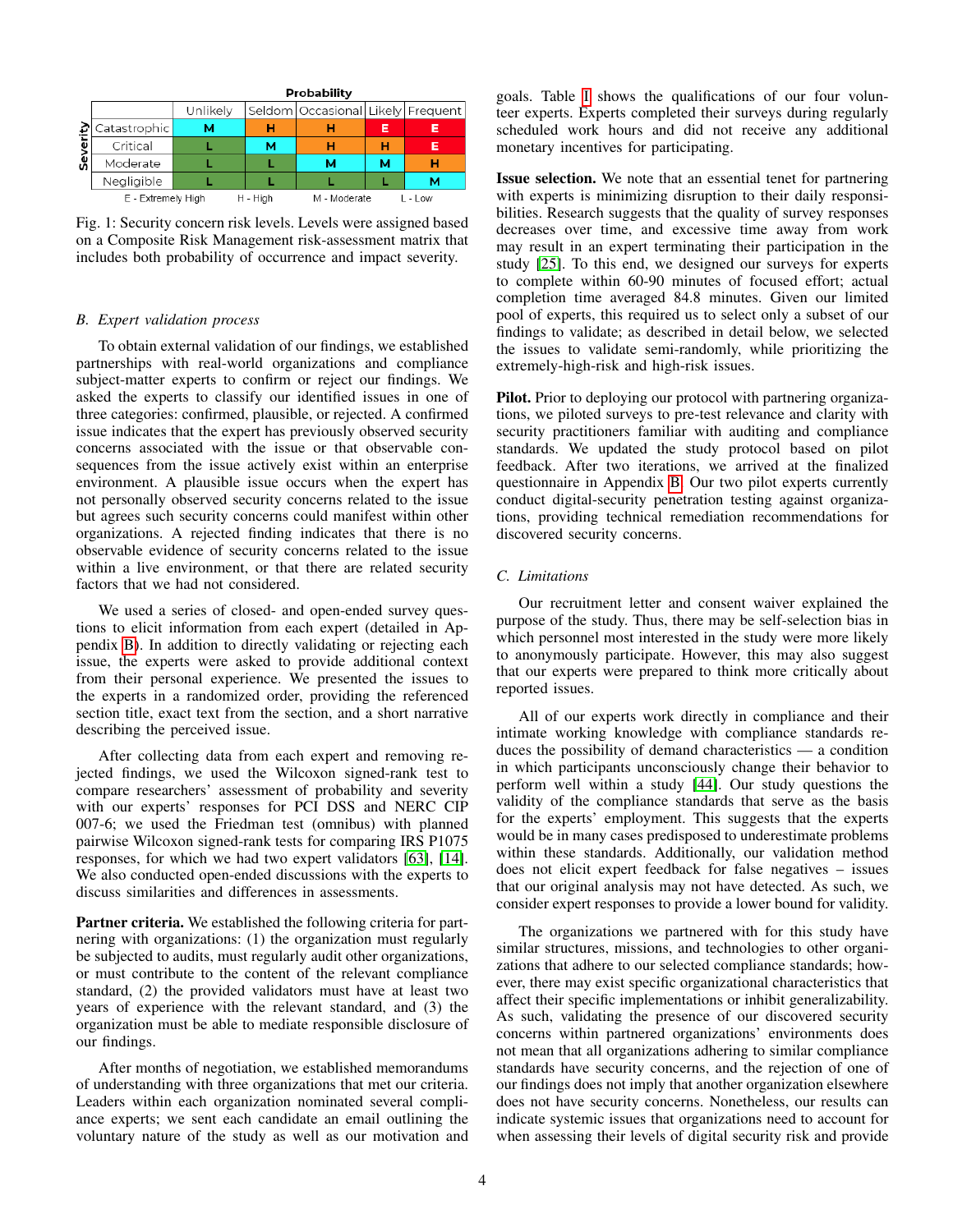<span id="page-4-1"></span>Risk Estimates for IRS Compliance Standard



Fig. 2: Distribution of security concerns identified for IRS P1075. Color indicates the type of security concern; each dot indicates by size how many security concerns were identified with a given type, severity, and probability. Data vulnerabilities were most common (n=37).

novel insights into the impact of compliance standards on digital security in enterprise environments.

Lastly, we audited each compliance standard without considering other security controls in complementary documents. For this study, we assume that organizations implement compliance standards perfectly and limit our scope to finding security concerns in the documents as written.

#### IV. RESULTS: IRS P1075

#### *A. Overview*

IRS Publication 1075 provides mechanisms for protecting and controlling access to federal tax information. IRS P1075 applies to all U.S. federal, state, and local agencies that receive Federal Tax Information (FTI) from the IRS or from secondary sources like the Social Security Administration [\[28\]](#page-13-20). Of the three standards we assessed, IRS P1075 is the longest standing, dating back to 1996 [\[27\]](#page-13-21). We audited the 2016 revision, which was the most current version available at the time of this study.

FTI security potentially affects every federal taxpayer. Organizations such as the Office of Child Support Enforcement from the U.S. Department of Health and Human Services rely upon IRS P1075 for securing the networked infrastructure of child support financial records [\[60\]](#page-14-13). Companies such as Amazon offer cloud infrastructure services that are fully compliant with P1075, marketing their virtual private server services to customers who need a "turn-key" solution for systems that transmit or receive FTI [\[3\]](#page-13-4).

P1075 is written for information technology security professionals responsible for securing FTI. Key provisions include definitions for terms, parties authorized to access FTI, recordkeeping requirements, physical controls for securing data, technical controls for secure storage/transmission, inspection protocols, and sanctions for non-compliance. The IRS Office of Safeguards coordinates and conducts compliance audits of entities possessing FTI. Of the three standards we assessed, P1075 has the weakest sanctions. There are no provisions for the issuance of fines for insecure practices, and the strictest sanction available to inspectors is data revocation after failure to adhere to a prescribed corrective action plan. However, noncompliant organizations can apply for data revocation waivers that extend their access to FTI for six months; according to the standard as written, this process can continue indefinitely despite continued non-compliance. This process has the potential to minimize the impact of sanctions while allowing insecure practices to persist. Overall, IRS P1075 was qualitatively and quantitatively the weakest of three documents we assessed during this study.

### <span id="page-4-0"></span>*B. Findings*

Our audit of P1075 identified a total of 81 independent issues across 309 individual security controls (Figure [2\)](#page-4-1). Of these, we agreed that two issues presented an "Extremely High" risk, whereas 13 were "High," 32 were "Moderate" and 34 were "Low" risk according to the Risk Assessment Matrix (Figure [1\)](#page-3-0). In addition, we discarded 15 initially identified issues, including 11 discarded when researchers found implementation details that were clarified in later sections of the standard and four resulting from researcher disagreements. All four issue disagreements related to nuanced interpretations of ambiguous portions of the standard.

Security concern trends. We identified five issues involving portable devices (e.g., mobile phones and laptops) and seven involving cloud-based data storage solutions. We associate the prevalence of these issues with shifts toward bring-your-owndevice regimes and an increased reliance on cloud-storage solutions over on-premises servers [\[17\]](#page-13-22). These emerging solutions require specialized security measures and create inconsistencies with the best security practices that professionals have developed over the past few decades [\[54\]](#page-14-14).

Of the 81 issues we identified within P1075, Section 9 had 40 technical controls with security concerns. Of note, Section 9 has several obsolete controls such as password expiration period requirements (which is shown to encourage insecure practices such as writing newly rotated passwords near user workstations) [\[20\]](#page-13-23), [\[55\]](#page-14-15). In this particular instance, the *IRS mandated organizations to make a worse security decision than the decision they might have made in the absence of P1075*. Below we present detailed examples of findings based on their associated root cause.

Data vulnerability. We identified 37 issues that would establish conditions for a data breach if controls and processes are implemented as described in the publication. One example in Section 9.3.6.8 outlines processes for restoring backups once a compromise in a live system has occurred. As written, P1075 does not require technicians to verify the integrity of backups before restoration, meaning that technicians could revert to a state that an attacker has already infected (giving them persistent access) or revert to a vulnerable state that an attacker could re-exploit, reestablishing access to sensitive data [\[49\]](#page-14-16). Real-world trends stemming from ransomware support the urgency of backup integrity checks [\[50\]](#page-14-17). We assessed this highrisk issue to have a likely probability and moderate severity.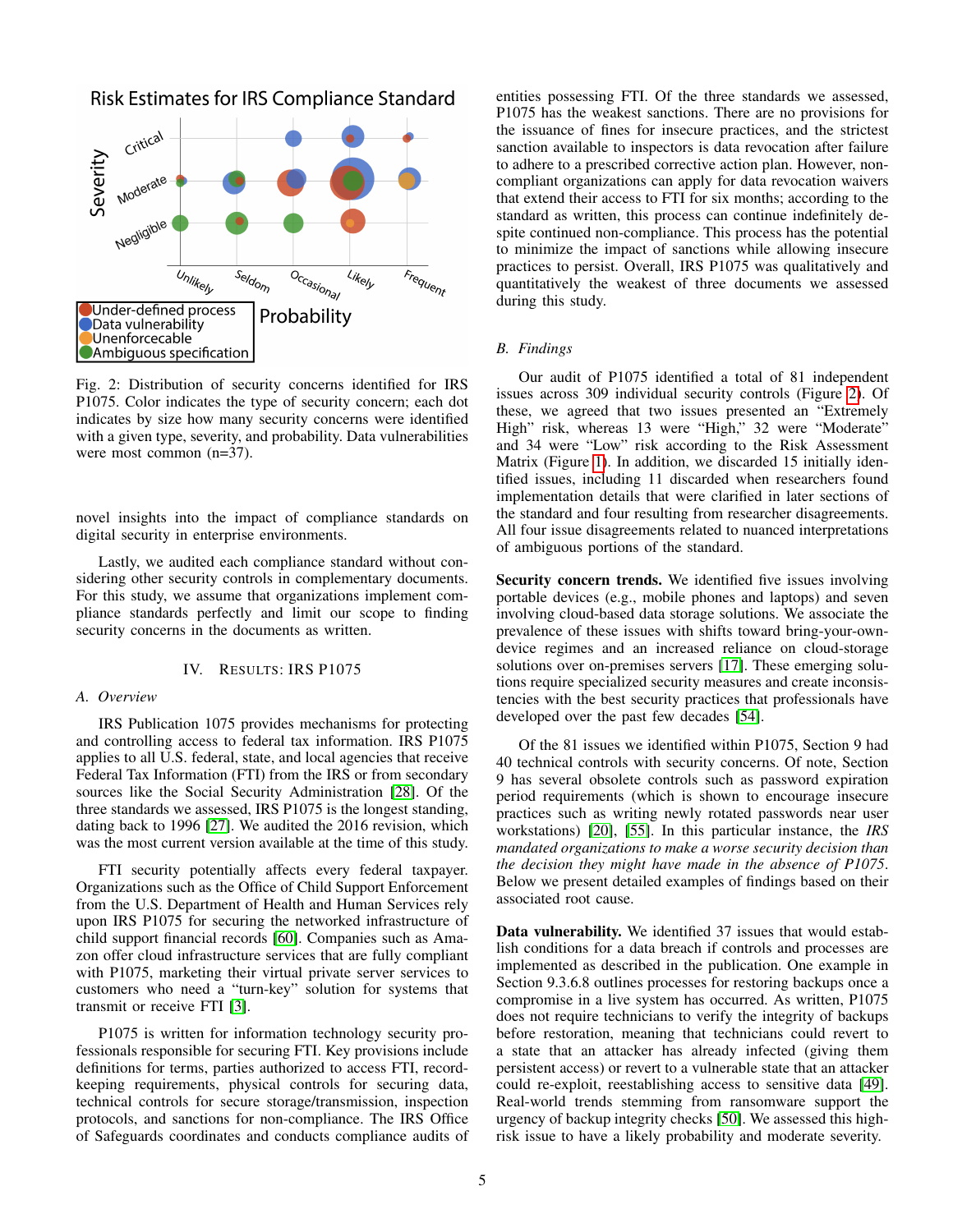Section 9.3.5.11 includes provisions for user-installed applications. Environments that store or transmit FTI should be highly secure and should only be used for  $FTI$  — other functions and services should occur outside the FTI environment. As such, there should be little to no need for user-installed software, especially given that users are one of the primary vectors for introducing malware into environments [\[2\]](#page-13-24). Section 9.3 should instead mandate application whitelisting for installation attempts, limiting the subset of authorized applications that anyone can install on the system. A more stringent recommendation would include revoking user-installation privileges altogether, forcing trusted system administrators to establish a safe baseline of applications allowed to interact with FTI. We assessed this high-risk issue to have a likely probability and critical severity that can place FTI at risk.

We identified an extremely-high-risk issue within Section 1.4.4 "Information Received From Taxpayers or Third Parties," which limits the responsibility for securing FTI. According to this section, the IRS is only responsible for securing data originating from the IRS as FTI, excluding data received from customers like federal tax returns. Additionally, this section includes provisions for removing FTI protections on data if an entity replaces IRS-sourced FTI with the exact same information sourced from another party. This is analogous to eliminating protections for top-secret government data simply because the same information can be bought on the black market. This mandated behavior allows organizations to bypass security measures and remove protections on the data P1075 is meant to safeguard. We recommend that P1075 enforce protection for all FTI, regardless of source.

Section 1.4.3 defines certain data as personally identifiable information (PII) but does not protect the names of individuals associated with the person filing the return – such as a spouse or dependent. This high-risk issue may allow an attacker, for example, to develop a targeted spearphishing campaign against an individual. We recommend expanding the definition of PII to include sensitive information about all persons listed.

Unenforceable controls. We identified three controls that are unenforceable. For example, Section 4.7 provides several measures for secure telework access to FTI. P1075 provides many requirements for physical data protections, such as badgebased control and on-premises guards; these are infeasible in the case of telework, as most personnel with FTI access at their private homes cannot abide by these types of controls. Additionally, IRS inspections of private residences for physical security compliance seems fraught with complications. We recommend that either the IRS ban residential-based telework programs until it can verify that all locations with FTI access are compliant with physical security requirements, or that the standard acknowledge that these physical controls are not actually required. We assessed this high-risk issue to have a frequent probability and moderate severity.

Under-defined process. We identified 27 issues that reflect processes that are not sufficiently detailed for a secure implementation. One such issue within Section 8.3 states that "every third piece of physical electronic media must be checked to ensure appropriate destruction of FTI." Given the disparate possible sizes of electronic media, this particular section should recommend accounting for logical storage size of the media instead of its physical instantiation. This would ensure that media with larger storage volumes are highly prioritized for destruction validation. We assessed this as a moderateseverity, moderate-risk issue with a likely probability.

One low-risk issue occurs in Section 1.4.7, which limits human access to FTI based on "need to know" but does not consider machines or systems with a "need to access" data. Administrators must limit system access to FTI to prevent unauthorized access or manipulation of data, especially for systems performing aggregate analysis that may inadvertently disclose sensitive information.

Section 9.3.13.3 covers background checks for personnel with access to FTI. Our researchers assessed that this section could create information gaps at the federal, state, and local levels. For example, information about an individual who mishandled sensitive data at a previous job may never have entered federal databases. These extremely-high-risk information gaps increase likelihood for insider threats and risks to data, and highlight the need for aggregating multiple sources of data for thorough background checks.

We identified another issue in Section 9.3.5.8, which outlines a procedure for establishing an Information System component inventory (i.e., a listing of authorized devices that operate within an organization). As written, this procedure does not require the inventory process to be tied to a "ground truth," meaning there is no comparison of which devices should be operating within an organization with which devices actually are. This is dangerous, as it could permit a rogue system to persist on a network or even be inventoried as a legitimate system. Providing a rogue system with legitimate access within a sensitive environment obviates the need for an attacker to deploy malware within the environment and reduces the likelihood that any defensive sensors would ever detect anomalous activity from the attacker. We assessed this moderate-risk issue to have an occasional probability and moderate severity. Industry recommendations integrate asset inventory with supply acquisition, ensuring that only companypurchased, legitimate systems are on the network [\[9\]](#page-13-25).

Ambiguous specification. We found 14 issues involving insufficient details that create ambiguity or uncertainty throughout P1075. P1075 uses vague terms such as "significant change" throughout, without ever defining thresholds that auditors deem to be significant. As an example, Section 9.3 outlines "Access Control Policy and Procedures" that must be reviewed (by whom?) every three years or whenever a significant change occurs. This subjectivity allows reviewers to deem any or all changes insignificant to circumvent a change review. Additionally, the document's use of passive voice clouds the responsibility for conducting the review — ambiguous controls can create security gaps through inaction. We believe each mandate should use active voice and assign a responsible individual (e.g., an office manager or system administrator) for each requirement. As presently written, an individual who works in an organization's talent recruiting department with no security training would be a sufficient reviewer for accesscontrol policy. We assessed these moderate-risk issues with a likely probability and moderate severity.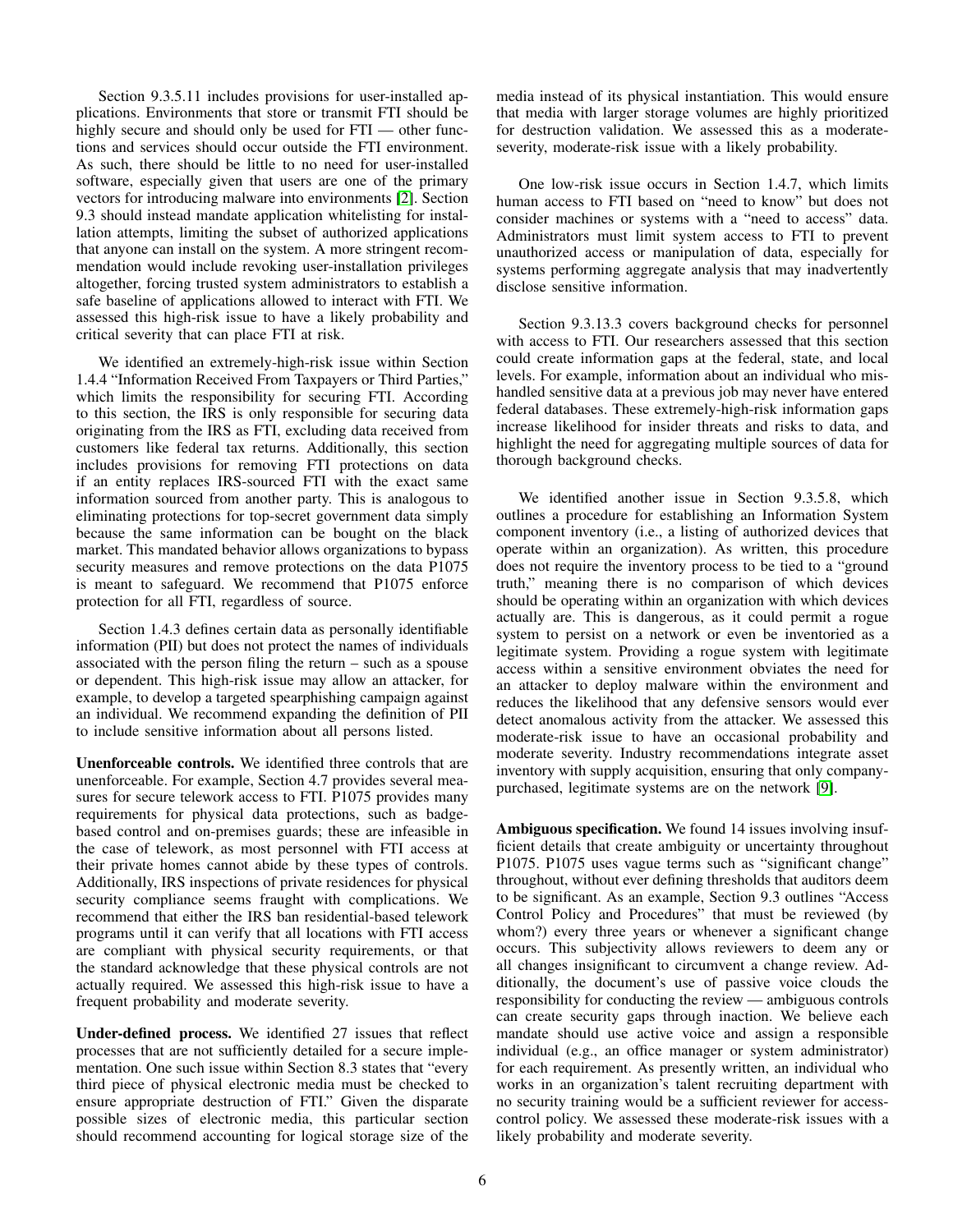## *C. Expert validation*

For assessing the validity of our IRS P1075 audit, we partnered with New York City Cyber Command (NYC3). NYC3 is a city government organization that oversees the cybersecurity of 143 separate departments and agencies as well as more than 300,000 people. In addition to defending NYC against cybersecurity threats, NYC3 is responsible for ensuring compliance with government-mandated policies. In particular, the NYC3 team includes five full-time employees and three consultants who focus solely on security compliance. Each of the 143 departments within the city government also has an internal, full-time compliance teams.

IRS P1075 applies to the vast majority of these 143 entities. NYC3 advises other NYC entities on P1075 compliance and is also subjected to IRS audits. We coordinated directly with two NYC3 governance and compliance officials to assess the validity of our findings with respect to a particular subdomain under NYC3's purview that must comply with P1075 standards. This subdomain consists of a controlled internal network that contains FTI and supports approximately 150 users. NYC3's last formal P1075 audit was in January and February 2018, where three on-site auditors used the standard as a line-by-line checklist to assess NYC3's compliance. Of note, preparation for this inspection consumed the compliance team as well as several technicians for approximately four months prior to their inspection date.

Because of their limited time availability, we asked our two NYC3 compliance officials (hereafter referenced as Experts E1 and E2) to assess 20 issues (25% of our total 81 issues). In order to cover issues at all risk levels but prioritize significant concerns, we included both extremely-high-risk issues, and then randomly sampled 10 of the 13 high-risk issues, four of the 32 moderate issues, and four of the 34 low-risk issues.

When validating P1075 issues, E1 and E2 were able to directly examine their network for the presence of security concerns caused by issues identified by the researchers, in a kind of white-box penetration test [\[16\]](#page-13-26). This was possible because, unlike E3 and E4, E1 and E2 are officials with administrator privileges within the audited subdomain. The two experts analyzed our findings independently and did not discuss their findings with one another during the study. Overall, these experts confirmed 17 of our findings, rejected two issues, and indicated one issue could be plausible within their own or another environment.

When comparing our risk estimates to those of E1 and E2, we found no statistical difference between severity estimates (omnibus  $p = 0.54$ ), but our researchers assessed issues to be statistically more likely with medium effect ( $p = 0.0001$ ,  $0.034, < 0.0001$ ;  $r = 0.485, 0.336, 0.533$  for omnibus and then pairwise researchers vs. E1, E2 respectively). E1 indicated that his knowledge of current and on-going initiatives most likely biased his responses, making it hard for him to follow instructions to consider each issue only "if standard is followed as written and nothing else" (as written in Appendix [B\)](#page-14-10). This response supports our notion in Section [III-B](#page-3-1) that participantvalidated responses represent a lower-bound for this study.

The issue that E1 and E2 classified as plausible rather than confirmed comes from Section 1.4.7 "Need to Know." E2 indicated that NYC3 data scientists incorporate the principle of least privilege for systems, service accounts, and user accounts, which would prevent unauthorized access and manipulation of FTI. E1 added that NYC3's PKI infrastructure assists with controlling access to "need to access" data. Both participants indicated they were unsure if this security concern was ever present within NYC3, but that it could be present within other organizations.

E1 and E2 rejected our finding for Section 1.4.3 PII, indicating NYC3 always encrypts entire tax records while in transit and rest, and that this is standard practice for organizations with access to FTI. Thus, associated individuals' PII are always protected, invalidating our finding. However, because this is not codified within P1075, there is no certainty that other organizations adhere to this "standard practice."

NYC3 also rejected our finding associated with Section 9.3 background checks. E1 indicated that it is standard practice to aggregate personnel records from the locations an individual has lived or worked to determine if the individual should have access to sensitive information, thus rejecting our finding. Because P1075 does not mandate data sources or how far back in history to consider, there is no certainty that other organizations conduct this practice.

Additional defenses. E1 and E2 identified several controls pervasive throughout NYC3 that help reduce or eliminate the impact of many of our researcher findings. Of note, NYC3 requires a Change Control Board (CCB) that E2 believes "is an essential risk-mitigating factor" for addressing many of the confirmed P1075 security concerns, such as Section 9.3.5.11 "User-Installed Software." The CCB evaluates all user requests for system modifications and holistically considers the change's impact to security. If the CCB approves the change, it authorizes a trusted administrator to conduct the software installation and adds the change to the system's secure baseline. Additionally, NYC3 incorporates a real-time, automatic asset manager which alerts their Security Operations Center any time a new device is added to their networks. This defensive strategy eliminates the security concern we identified in Section 9.3.5.8 "Information System Component Inventory."

It is important to note that these defenses employed at NYC3 exceed the baseline security standards required by P1075 and mitigate issues that P1075 either fails to account for even causes. We cannot assume that all organizations will recognize the need for these additional mitigations and be willing to invest in them.

## V. RESULTS: PCI DSS

## *A. Overview*

The Payment Card Industry Data Security Standard (PCI DSS) applies to all entities that store, process, and transmit credit-card-holder data for major branded credit cards [\[45\]](#page-14-18). Guidance in this standard includes building and maintaining a secure network and systems, protecting cardholder data, and monitoring/testing networks. PCI DSS v1.0 dates back to 2004 as a program led by Visa; the PCI Security Standards Council (SSC) was formed in 2006 by American Express, Discover, JCB International, MasterCard and Visa to enhance PCI DSS [\[45\]](#page-14-18). We audited the 2016 v3.2; v4.0 was in development during this study.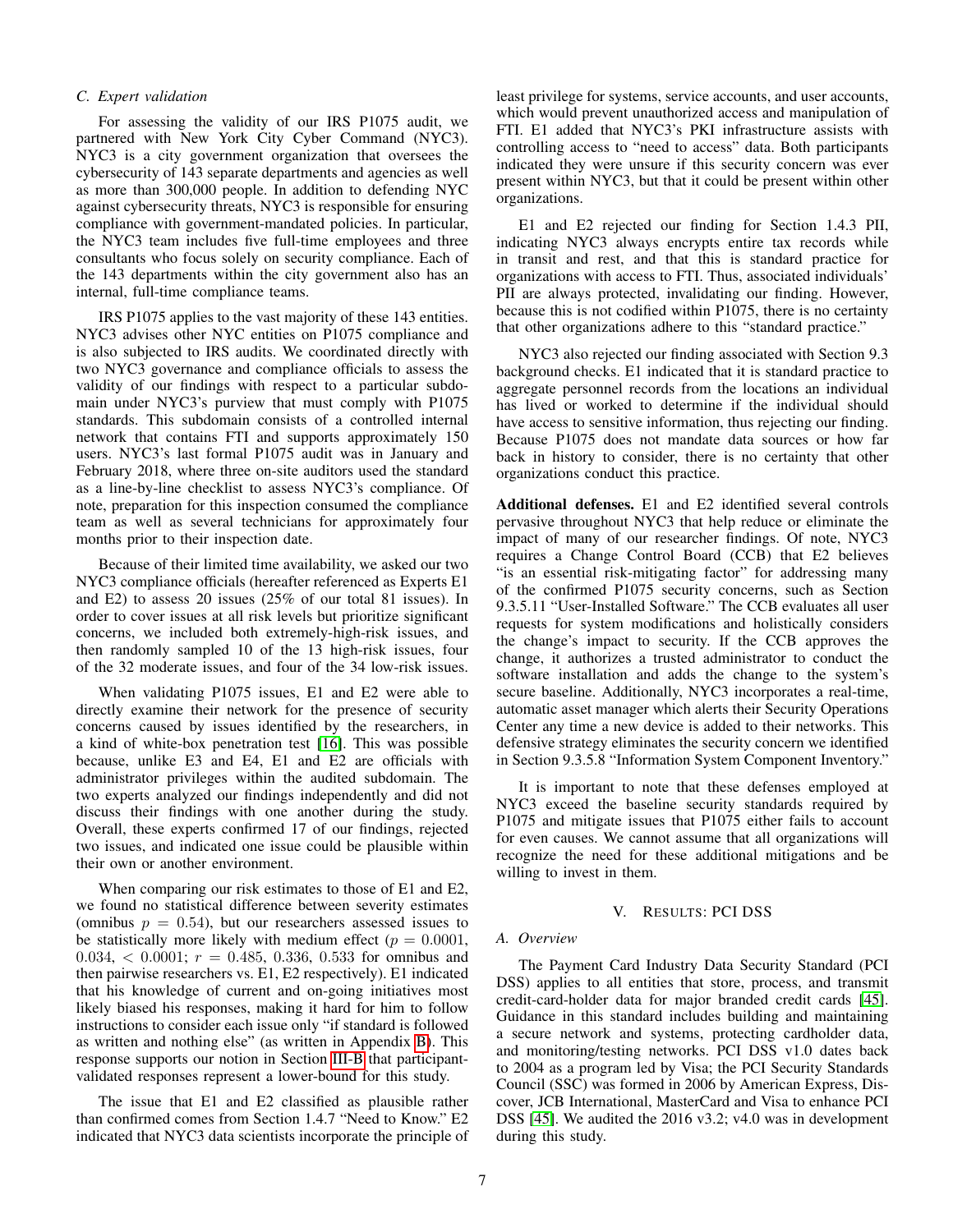

<span id="page-7-1"></span>Risk Estimates for PCI Compliance Standard

Fig. 3: Distribution of security concerns identified for PCI DSS. Color indicates the type of security concern; each dot indicates by size how many security concerns were identified with a given type, severity, and probability. Under-defined processes were most common (n=29).

PCI DSS affects every person within the United States who makes credit card purchases and every organization that accepts credit card payments. A U.S. Federal Reserve study showed that consumers spent \$5.98 trillion with credit cards in 2016, highlighting the importance of securing the systems that support those financial transactions [\[59\]](#page-14-19). PCI DSS authors designed the document to be accessible to assessors and the technicians charged with implementing the technical controls.

Qualified Security Assessors perform PCI DSS audits after attaining the appropriate inspection certifications. According to one such assessor (not an author or an expert validator), audit frequency varies for merchants and service providers depending on their number of supported annual transactions [\[37\]](#page-13-27). On-site audit teams vary from one to three personnel per inspection; these personnel focus full-time on auditing the PCI DSS compliance of other organizations. The assessor indicates that penalties for non-compliance are common, but vary in size based on the severity of infraction and size of customer base. Monthly fines that can range from \$5,000 to \$100,000 and continue until compliance issues are resolved. If a data breach occurs as a result of non-compliance, companies may be responsible for consumer services (e.g., credit monitoring) or may have payment-processing privileges revoked.

#### <span id="page-7-0"></span>*B. Findings*

Within the 851 independent controls specified by PCI DSS, we identified 46 security concerns: eight high-risk, 22 moderate-risk, and 16 low-risk (as shown in Figure [3\)](#page-7-1). We discarded six other potential issues, all of which were underdefined processes that did not result in any insecure practices or conditions.

Security concern trends. We identified four issues related to improperly identifying sensitive information. PCI DSS focuses heavily on protecting primary account numbers (PANs) that are tied to credit cards but fails to protect other information that could lead to PAN access, such as passwords or passwordrecovery information. Additionally, we identified 10 issues involving technical controls that lack timelines for required action. For each required action, the standard should specify either a fixed interval for repetition or for a triggering event with an ensuing deadline. Below we present discovered PCI DSS issues, organized according to perceived root cause.

Data vulnerability. We identified seven security concerns that could establish conditions for a data breach. One example of a high-risk vulnerability stems from Section 1.4, which includes mandates for securing personal computing systems within the cardholder data environment (CDE). We recommend disallowing any personal electronics within the CDE network segment; more broadly, all services and systems should be limited by "need to access" cardholder data. Personal devices and activities increase the likelihood of malware or other unauthorized access and generally are not necessary within CDE network segments [\[2\]](#page-13-24). We assess this security concern to have a likely probability and critical severity.

A tangentially-related moderate-risk security concern stems from the "Network Segmentation" section of PCI DSS, which scopes the standard's safeguards to only the network segment that contains cardholder data. Effectively, this provision would allow an organization with no security controls outside of the CDE to pass an audit as long as the CDE itself is protected in accordance with PCI DSS specifications. Allowing vulnerable servers and systems within the same network as the CDE could provide attackers with a landing point into internal portions of the network and establish conditions for lateral movement into the CDE from adjacent network segments (through wellknown attacks such as VLAN hopping). Due to the series of security holes that must be present for such an attack to occur, we assessed that exploitation of this vulnerability would be seldom but critically severe for affected systems.

Another data vulnerability is present within the "PCI DSS Applicability Information" section, where PCI DSS defines sensitive authentication data. PCI DSS does not consider passwords to be sensitive authentication data and does not protect information an attacker could use to reset service passwords (e.g., email addresses, Social Security Numbers, and dates of birth). The social engineering attack against Naoki Hiroshima's @N Twitter account leveraged similar pieces of information to access protected accounts [\[23\]](#page-13-28). Given that publicly-available articles detail how unprotected information can lead to unauthorized access, we assess this security concern to have a moderate severity and likely probability.

Under-defined process. We identified 29 issues with process specifications that are insufficient for a secure implementation. Section 3.2.1 calls for assessors to select a sample of system components and examine data sources to detect cardholder data that is improperly stored. Sampling is an insufficient process, considering the simplicity of searching for cardholder data that adheres to a well-known format. We recommend improving this section to mandate assessors use automated tools on all CDE systems to detect improperly stored cardholder data. Based on the moderate severity of exposed cardholder data and the frequent likelihood insufficient checks occurring, we assess this issue to be a high-level risk.

PCI DSS features two high-risk under-defined processes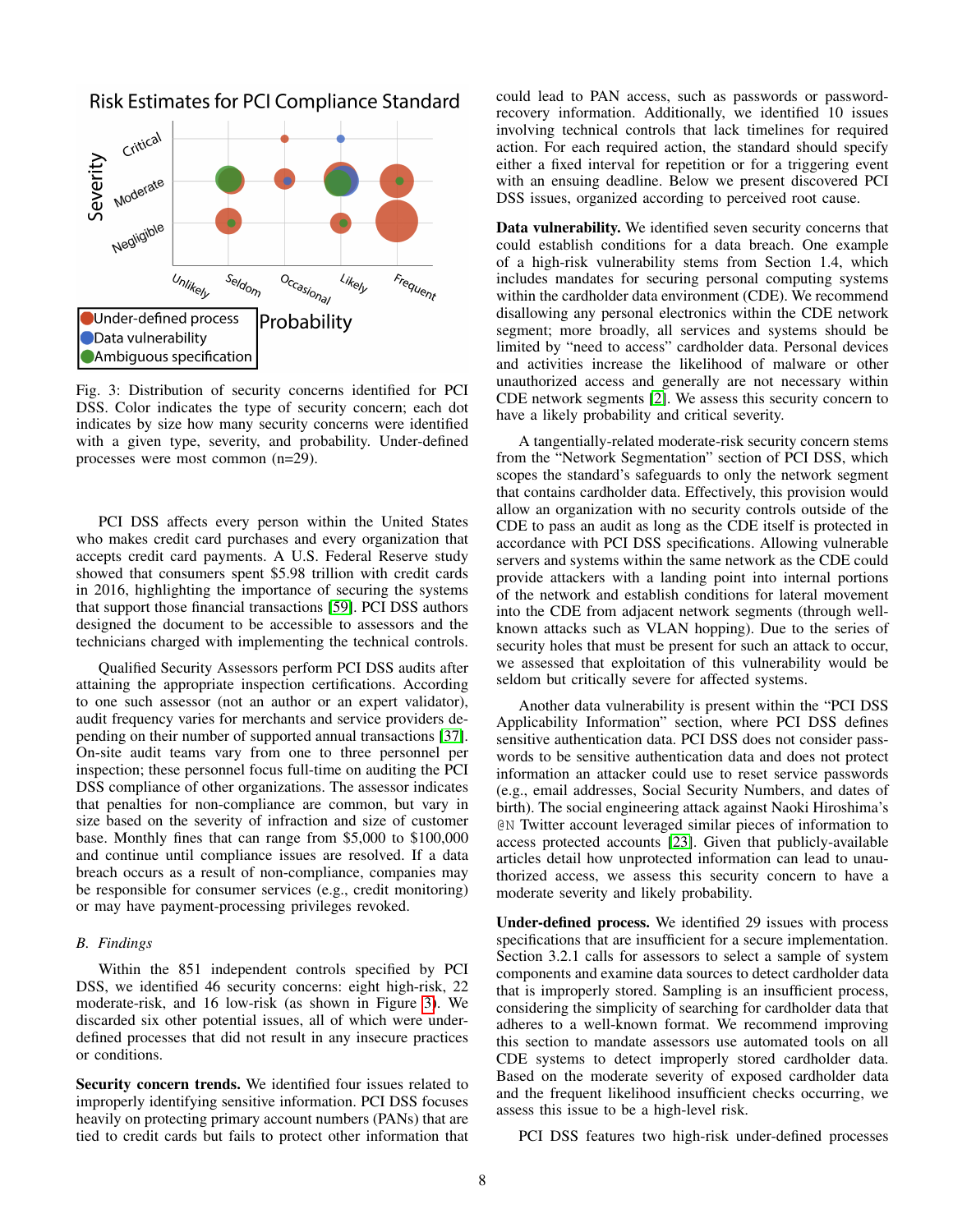in "Requirement 5: Protect all systems against malware and regularly update anti-virus software or programs" and Section 5.1. These sections rely solely on antivirus to prevent malware infections. Numerous data breaches have shown that antivirus alone cannot protect against all malware [\[11\]](#page-13-29). These limitedscope requirements leave organizations exposed to multiple attack vectors that will most likely occur frequently and have moderate severity. These sections should mandate additional controls such as application whitelisting, blocking access to areas that permit persistence (e.g., Windows Registry Keys), and enforcing least-privilege access.

Section 1.3.7 focuses on limiting the disclosure of private, internal IP addresses from firewalls and routers, but fails to discuss any other services that could leak the same information, such as a domain name server or internal files (e.g., Word documents) improperly exposed to search engines. Attackers have leveraged common techniques such as "Google Hacking" to discover internal network configurations and sensitive systems like a domain controller [\[35\]](#page-13-30); expanding the scope of this moderate-risk issue to limit external enumeration would improve its security.

Sections 11.1.c and 11.1.d actually incentivize less-secure practices. Each subsection defines additional audit checks that an assessor must conduct only if a particular security control is in place (wireless scanning and automated monitoring, respectively). Under this policy, financial sanctions associated with non-compliance could lead a security professional not to implement a security control at all rather than risk having it assessed as non-compliant — if it is not present, the organization is automatically compliant. These two particular controls would have a negligible overall impact if they were not in place; therefore, we assess this to be a low-risk issue. We recommend that if the PCI SSC believes these security controls are important, they should be mandatory rather than optional; otherwise, these sections should be eliminated entirely.

Ambiguous specification. We identified 10 issues within PCI DSS in which insufficient details create ambiguity or uncertainty. An example of a high-risk security concern with a frequent probability and moderate severity stems from Section A1.1 and limits the usage of Common Gateway Interface (CGI) scripts to control privileged access to cardholder data. This control is sound but is overly narrow; in modern systems, there are a variety of applications that could access or manipulate cardholder data in ways similar to CGI scripts. We recommend simply replacing "CGI scripts" with "applications" to improve the clarity of this control.

Section 11.3.3 discusses corrective action plans for vulnerabilities discovered during penetration tests. The section does not specify how soon after a penetration test vulnerabilities must be addressed, nor the party responsible for fixing the vulnerabilities. Based on the researchers' past experiences with organizations delaying remediation, we assess this security concern to have a high risk level with a frequent probability of occurring and a moderate severity. Moreover, the nonvalidator assessor we spoke to confirmed that in his experience, organizations often delay remediation, and typically dedicate one to two full-time employees for 30-40 days prior to an inspection to ensure remediation is complete just in time [\[37\]](#page-13-27). We recommend this section specify a time limit (based on vulnerability severity) for addressing issues discovered during a penetration test and clarify the party responsible for fixing the vulnerable condition.

## *C. Expert validation*

To assess our PCI DSS findings, we partnered with an organization that is a PCI SSC member. Expert E3 represented this organization, possessing 18 years of experience advising the security practices of large financial organizations, assessing organizations' adherence to PCI DSS security controls, and conducting digital security assessments against networked environments. E3 confirmed past utilization of PCI DSS as a line-by-line checklist as they audited organizations in the past.

We asked E3 to assess all eight high-risk issues and a randomly-sampled subset of seven moderate issues and five low-risk issues; this accounts for 43% (20 of 46) of the issues from our audit. E3 confirmed 18 of the issues and categorized the remaining two as plausible, although he had not experienced them.

We observed no statistical difference between probability estimates between E3 and our auditors ( $p = 0.77$ ), but E3 assessed issues to be statistically more severe with medium effect  $(p = 0.003, r = 0.469)$ . During our post-survey discussion with E3, he stated that the financial impacts of digital security breaches involving cardholder data caused him to increase his assessed impact of each issue — had these issues been present within another business sector, E3 would not have assessed them as severely.

The first issue assessed as plausible rather than confirmed involves Section 1.3.7 and information disclosure. E3 indicated that internal data exposure is "inconsequential if boundary configuration is correct," meaning an administrator is successfully limiting which inbound connections from external entities are allowed to communicate with private IP addresses. However, E3 acknowledged that the security concern would exist if these additional controls are not in place.

The second issue E3 flagged as plausible rather than confirmed involves Section 5.1's reliance on anti-virus software. According to E3, organizations have lessened reliance on antivirus for protection; he argued that Section 5.1 would have minimal impact on organizations with defensive strategies for protecting network segments, user accounts, and key resources.

Additional defenses. E3 recommended account-protection solutions such as multi-factor authentication to mitigate concerns such as VLAN attacks or insufficient protection of passwords.

As discussed for P1075 above, both the issues E3 assessed as only plausible and his recommended additional defenses hinge on additional security controls beyond the PCI DSS standard; we cannot necessarily assume non-mandated controls will be applied.

## VI. RESULTS: NERC CIP 007-6

## *A. Overview*

The North American Electric Reliability Corporation (NERC) Reliability Standards define the requirements for planning and operating North American bulk power systems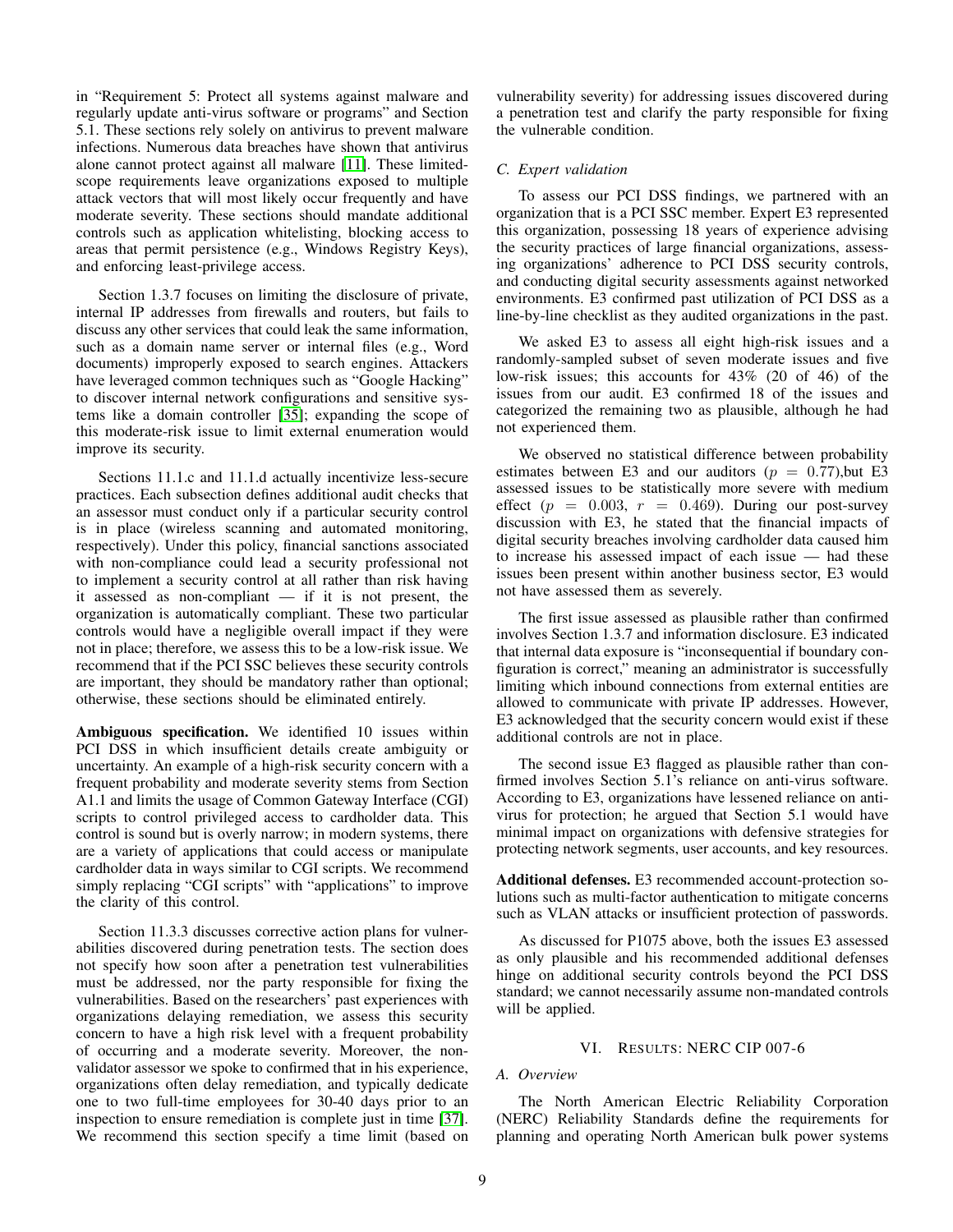(BPSs), defined as large interconnected electrical systems consisting of generation and transmission facilities and their industrial control systems [\[41\]](#page-14-20). All BPSs within the continental United States, Canada, and the northern portion of Baja California, Mexico must comply with NERC Reliability Standards, meaning that these security controls affect most people living within these areas. The NERC Critical Infrastructure Protection (CIP) Committee, which oversees the set of standards, comprises representatives from 30 companies and municipalities across North America [\[42\]](#page-14-21). Although NERC is an international not-for-profit, its regulatory authority stems from section 215(e) of the Federal Power Act and Title 18 Code of Federal Regulations §39.7. The set of standards that make up CIP date back to 2009; in this study, we audited CIP 007-6, which is the 2014 revision of the Systems Security Management standard. CIP 007-6 includes key sections for securing ports and services, patch management, malicious code prevention, event monitoring, and access control.

NERC Regional Entities are the organizations responsible for conducting audits and monitoring adherence to the compliance standards within their assigned geographic region. Onsite audits typically last one week and occur every three years. Accordng to our expert validator E4, a NERC Regional Entity employs four to seven auditors per assessment, drawn from a pool of full-time employees. Auditors typically conduct 7- 30 audits per year. E4 also noted that organizations allocate a large portion of their operating budgets toward compliance and often spend one year preparing for their audit.

Of the three standards we assessed, NERC has the strongest sanctions (which can actually create security concerns, as discussed in Section [VI-C\)](#page-10-0). The maximum fine for a compliance violation is \$1M (U.S.) per day; NERC or the applicable Regional Entity determines the monetary fine [\[40\]](#page-14-1). According to our expert participant, fines for NERC non-compliance are common. Recently, NERC levied a \$10M fine against Duke Energy for 127 security infractions between 2015 and 2018 [\[22\]](#page-13-31).

Qualitatively and quantitatively, CIP 007-6 had the strongest security controls of the three documents we assessed (shown in Figure [4\)](#page-9-1), but numerous issues exist that we believe create security gaps within compliant organizations.

## <span id="page-9-0"></span>*B. Findings*

NERC CIP has 79 individual controls. Our internal audit identified 21 total issues; we categorized one as extremelyhigh-risk, four as high-risk, six as moderate-risk, and 10 as low-risk. We discarded one additional issue that we identified as a duplicate entry.

Security concern trends. Seven of the 21 issues we identified deal with overly vague terms such as "when feasible" or "unnecessary" without defining feasibility or necessity. For example, Section 5.7 calls for limiting authentication attempts or generating alerts when feasible. The subjectivity of these statements can lead to misinterpretations of the standard and potentially permit insecure actions. Mandatory compliance standards should be mandatory; either administrators must limit authentication attempts or it is merely a suggestion. Additionally, none of the 21 issues we identified specify which entity is responsible for specific actions, which can

<span id="page-9-1"></span>



Fig. 4: Distribution of security concerns identified forNERC CIP 007-6. Color indicates the type of security concern; each dot indicates by size how many security concerns were identified with a given type, severity, and probability. Underdefined processes were most common (n=20).

s

lead to inaction. Notably, NERC identified "confusion regarding expectations and ownership of tasks" as a key problem contributing to Duke Energy's non-compliance and eventual fine [\[22\]](#page-13-31). Below we present detailed examples of findings, organized by their perceived root cause.

Data vulnerability. Based on our assessment, CIP 007-6 only has one moderate-risk issue pertaining to a data vulnerability. Section 5.1 states that administrators should "[h]ave a method(s) to enforce authentication of interactive user access, where technically feasible." This caveat allows legacy equipment with no provision for authenticating authorized users to endure within a secure environment. It is welldocumented that legacy systems often have no password, transmit unencrypted passwords, or never change passwords from their default settings [\[13\]](#page-13-32). This permits attackers and insider threats to easily gain control of legacy systems, which could range from sensitive databases to the logical system "off switch." We argue that secure, authenticated access should be a hardware and software requirement for all systems in this critical environment, reducing the likelihood of such an attack.

Under-defined process. The remaining 20 issues involve processes that are not sufficiently detailed for a secure implementation. We assessed that Section 2.1 has an extremely high risk, as written, due to the critical severity and frequent probability of a security concern occurring within critical environments. The issue involves the implementation of a patch management program for improving the security of systems. Throughout all of the NERC CIP documents, we were unable to find any mandate that organizations maintain a representative test environment for patch evaluation. Applying patches directly to live systems that provide power — including to critical infrastructure such as hospitals — could result in outages and corresponding loss of life; one such incident occurred in March 2008 and caused a nuclear power plant to shutdown [\[32\]](#page-13-33). Testing patches prior to live deployment allows administrators to observe potential effects within their environment and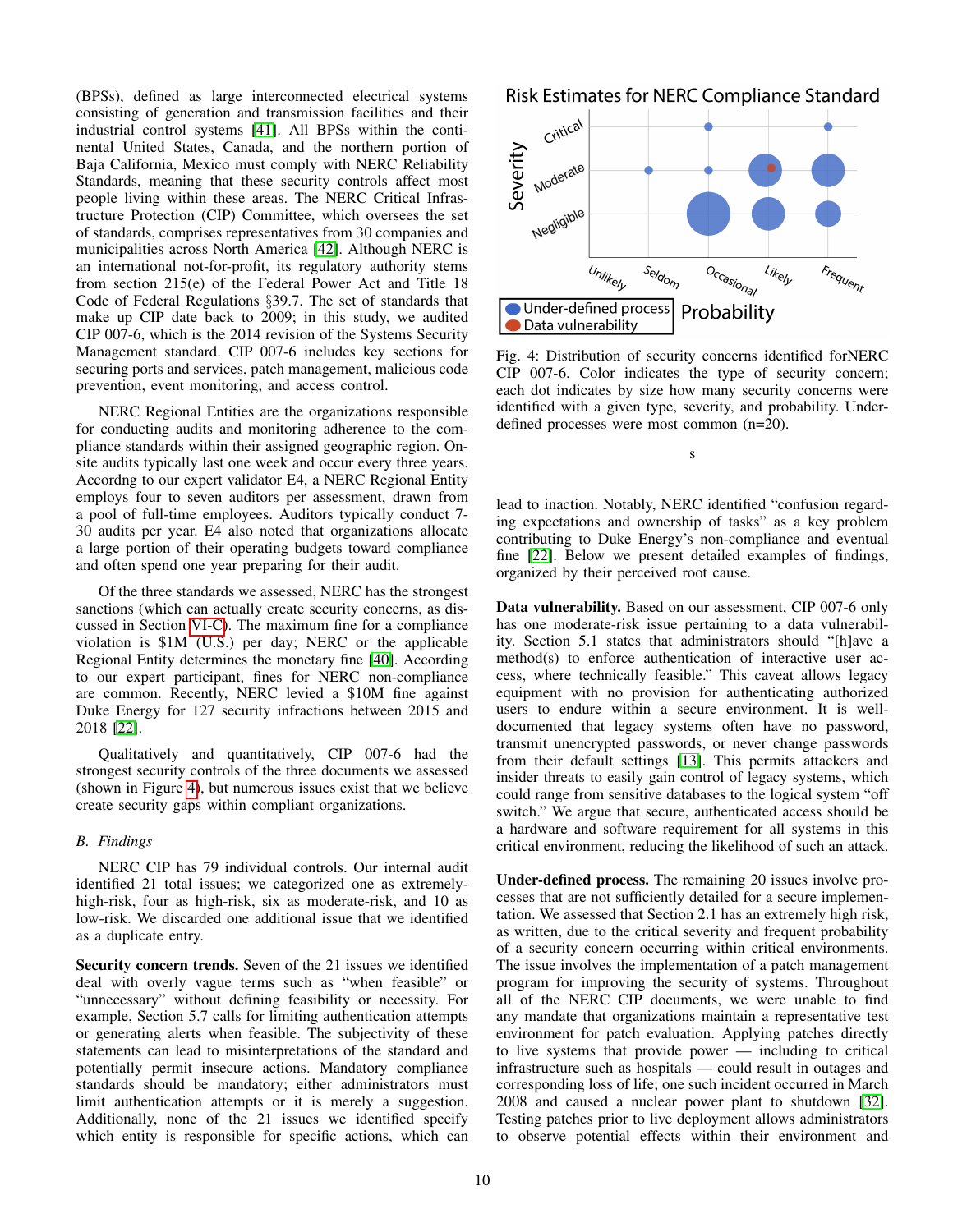reduce the likelihood that unforeseen outages will occur as the result of the patch [\[57\]](#page-14-22).

We discovered a potential loophole in Sections 2.1 and 2.2, which rely upon validated sources for patches against known vulnerabilities. If the entity responsible for patching systems does not provide sources, then there is no requirement for patching. Additionally, CIP 007-6 does not account for patches from external sources beyond the list of valid providers. Do administrators have a requirement to apply a patch for a known vulnerability if it is from an outside source? According to Cardenas, there are instances where applying a patch may violate the certification of certain control systems [\[10\]](#page-13-34). We deem this loophole to present a high risk due to the critical severity associated with unpatched systems in these environments and the occasional probability of their presence.

Section 5.3 requires administrators to "identify individuals who have authorized access to shared accounts." We assessed shared accounts as a moderate-risk threat, as administrators are unable to deploy granular controls on a by-need basis. Shared accounts also inhibit auditing, as the compromise of a privileged shared account could lead to the spread of malware or outages that administrators cannot positively attribute to one individual. Researchers from Sandia National Lab identified this security concern in 2003 [\[51\]](#page-14-23).

Section 5.4 outlines provisions that allow systems to retain their default usernames and passwords if documentation supports that the "vendor passwords were generated pseudorandomly and are thereby unique to the device." Our auditors believe that vendor-generated pseudorandom credentials can present a threat to BPSs if the pseudorandom algorithm is predictable (e.g., basing its seed on a unique identifier such as a serial number). This type of exploit requires in-depth knowledge about the vendor's algorithm and might seldom occur despite posing a moderate risk to the environment. We recommend eliminating this provision entirely and mandating that administrators change all system credentials before allowing a system to communicate with a BPS.

We identified a high-risk issue in Section 4.3 concerning event log retention. CIP 007-6 requires facilities to retain 90 days of consecutive logs and demonstrate proof of such practice over a three year period. This relatively short-term rolling requirement can interfere with incident investigations, given that advanced persistent threats can operate within networks for years before being detected [\[1\]](#page-13-35), [\[62\]](#page-14-24). We recommend mandating that organizations ship logs to a data warehouse for long-term storage and investigation support if needed.

## <span id="page-10-0"></span>*C. Expert validation*

We partnered with a government organization that focuses on national security issues to validate our CIP 007-6 findings. Expert E4, as the organization's representative, has 20 years of experience conducting digital security assessments against BPSs. E4 confirmed first-hand utilization of NERC CIP standards as a checklist for past audits. E4 has served on numerous executive councils and federal-level panels addressing cybersecurity concerns within industrial control systems. Most notably, E4 was a contributing author to many of the NERC CIP standards.

Due to the complexity of NERC CIP, our 60- to 90 minute survey could include only nine audit findings (43%). We included the extremely-high risk issue and all four highrisk issues, and we randomly sampled two moderate-risk and two low-risk issues. Of these, E4 confirmed one issue and one broader trend, rejected one issue, and categorized the remaining seven issues as plausible.

When comparing our auditors' risk estimates to those of E4, there was no statistical difference between severity estimates ( $p = 0.18$ ), but our auditors assessed the issues to be statistically more likely with a large effect ( $p = 0.01, = 0.603$ ). E4, addressing these comparison differences, indicated that CIP 007-6 relies heavily on the broader framework of CIP standards and that security controls in other CIP documents help harden the overall environment. Like E1, E4 commented that he was unable to assess CIP 007-6 only "if standard is followed as written and nothing else," as directed (Appendix [B\)](#page-14-10). As such, E4 indicated that he rated each issue as less likely given his broader understanding of the compliance framework.

The issue E4 rejected involves the loophole we identified in Sections 2.1 and 2.2 for patch management. E4 stated that "each item in the [system] baseline needs a source identified or evidence that a source no longer exists." In his experience, he never encountered an external source that could provide a trusted, proprietary patch. However, E4 acknowledged that if a component is no longer supported or a source no longer exists, it is highly likely that the component will remain unpatched against all future publicly-disclosed vulnerabilities.

E4 confirmed the log-retention issue we identified in Section 4.3, attributing the known gap between log retention and investigation windows to two factors. Primarily, the specification is written to account for the limited log retention capacity on most devices within a BPS environment. Second, most administrators and BPS owners are unwilling to connect to and aggregate event logs on an external platform. Placing an additional device within the environment (for logging) increases the number of devices an attacker can exploit and is one more device potentially subject to financial sanctions.

E4 also confirmed the risks of not specifying a responsible party for tasks, a trend our researchers identified, and referenced the aforementioned Duke Energy fine as an example.

Additional defenses. E4 noted that the best additional defense for mitigating the issues we identified was to upgrade system components to more modern devices that can implement upto-date best practices (e.g., multi-factor authentication, strong passwords, limiting login attempts. As with P1075 and PCI DSS, organizations that only meet the minimum required by the standard will not be able to take advantage of these defenses. E4 confirmed that while some facilities exceed this "minimum baseline" and systematically replace obsolete devices, he has also audited facilities that only follow the standard exactly as written.

Other recommendations. E4 described additional security concerns that our auditors did not identify. Subsets of NERC CIP security controls apply to BPSs based on how much power the system produces, creating three tiers of compliance: the highest tier of power producers are subject to all security controls, while the lower tiers of power producers must comply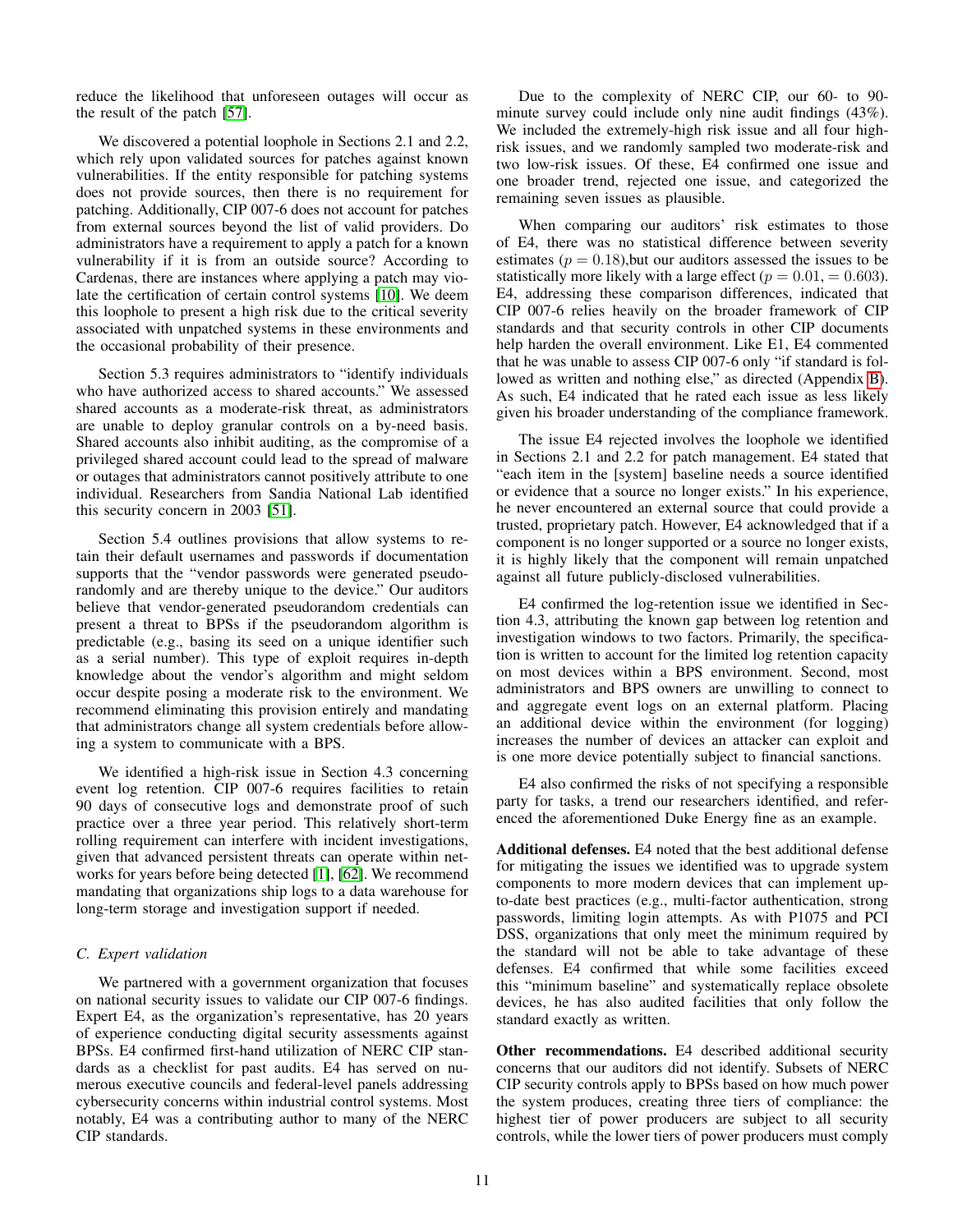with decreasing subsets. E4 believes this perversely allows attackers to use publicly-available information to locate facilities that must adhere to fewer security controls and then systematically target the controls that may not be present. E4 therefore argues that NERC must standardize controls across all facilities to mitigate the targeting of smaller stations.

Additionally, E4 stated that the zero-defect culture and high fines associated with NERC's sanctions program can incentivize minimum-effort security. Organizations that undertake additional security precautions beyond NERC CIP mandates may discover vulnerabilities that would not otherwise be identified. NERC levies fines for non-compliance even when organizations self-report such vulnerabilities, potentially punishing organizations for transparency. E4 believes this behavior inhibits sharing of information across the power sector and collectively lowers security for all facilities. He argues that NERC could reverse this trend by eliminating fines associated with self-reporting and providing "credits" to organizations that contribute to the overall health of the power sector.

When discussing concerns with log retention, E4 recommended that all facilities should contribute toward a common log aggregation center, where security professionals could conduct in-depth security-breach investigations spanning all NERC-compliant facilities.

## VII. REPORTING

<span id="page-11-0"></span>We made an effort to disclose our findings responsibly. Compliance standards typically have a request-for-comment (RFC) period that allows for the submission of comments, concerns, and recommendations during a fixed window. During this study, none of the standards we assessed had an open RFC, and we found that no clearly defined channel existed for reporting security concerns, either directly to affected organizations or at the federal level. Using our partners as mediators, we turned over all of our findings to the IRS; the PCI Security Standards Council; a contributing author of the NERC CIP standards (E4); the United States Computer Emergency Readiness Team (US-CERT); the MITRE Corporation's Common Vulnerabilities and Exposures (CVE) team; and the Department of Homeland Security. We had varying levels of success with these disclosures, as described below.

IRS P1075. We contacted the IRS, NIST National Vulnerability Database (NVD), US-CERT, and the MITRE Corporation to disclose our P1075 findings. US-CERT was the first organization to respond to our disclosure attempt; their technicians concluded that "CVEs are assigned for specific vulnerability in implementations. Each issue that requires a 'separate patch' can get a CVE [\[58\]](#page-14-25)." We argued that each of the recommendations we provided are "patches" for the vulnerable portions of the compliance standards, but US-CERT stated that the "patches" we identified must be tied to a specific piece of software. Both NIST NVD and the MITRE Corporation indicated that compliance documents are outside their scope of responsibility, with MITRE stating "that a reasonable person can conclude that IRS Publication 1075 was never intended to have a level of abstraction that was sufficient to direct secure coding [\[36\]](#page-13-36)." Contradicting this argument, our partners at NYC3 confirmed that auditors are indeed using P1075 as a line-by-line checklist to confirm controls at levels as granular as access control lists on firewalls.

<span id="page-11-1"></span>

| Document    | <b>Controls</b> | Total<br><b>Issues</b> | Extr.<br>High | High | Moderate | Low |
|-------------|-----------------|------------------------|---------------|------|----------|-----|
| IRS         | 309             | 81                     |               |      | 32       | 34  |
| PCI         | 851             | 46                     |               |      | 22       | 16  |
| <b>NERC</b> | 79              | 21                     |               |      | n        | 10  |

TABLE II: Security concerns, by document and assessed risk

We attempted to disclose our findings directly to the IRS nine times via personal contacts, emails, and phone calls over the span of three months. To date, we have not received any form of acknowledgment other than the automated responses.

PCI DSS. Unlike P1075, we had success in responsibly disclosing our findings to members of the PCI SSC. We established a memorandum of understanding with a PCI SSC member organization; in turn, this organization provided our findings to the PCI DSS v4 Working Group.

We received notification that our recommendation for improving the "Network Segmentation" section of PCI DSS has already been implemented within Version 4, prior to the opening of their RFC submission window. This change will apply PCI DSS guidelines to the entire networked environment and not only an isolated subnet with cardholder data. Additionally, the v4 Working Group is considering incorporating all feedback associated with our ambiguous specification findings.

NERC CIP 007-6. Expert E4, after providing feedback, noted that our recommendations would be included at future working groups for CIP revisions. However, it will be years before the next CIP update (potentially taking our recommendations into account) is released. Additionally, our partnered organization for CIP disclosure is incorporating our feedback into a comprehensive evaluation of electric grid security.

Federal-level recognition. To approach problems with federallevel compliance standards in a top-down manner, we met with representatives from the NIST National Cybersecurity Center of Excellence (NCCoE) to discuss our findings [\[38\]](#page-13-6). We highlighted that IRS P1075 Section 9 (which contains 49% of the P1075 security concerns we discovered) is copied from older versions of NIST SP 800-53 (NIST has since updated SP 800-53 twice). NCCoE offered to incorporate our findings into future document revisions. In ongoing revisions that began before our meeting, NIST acknowledged in draft SP 800-53v5 that organizations may inherit risk when implementing mandated security controls; that is, standards may create security problems [\[43\]](#page-14-0). Specifically, NIST describes deliberate efforts to remove ambiguity, improve understanding of responsibility, and keep controls up to date, corroborating many findings from our study.

Next, we contacted the Department of Homeland Security (DHS) National Protection and Programs Directorate. Several personnel within the Federal Network Resilience Division expressed interest in assisting with our findings; however, the DHS Office of External Affairs for Cybersecurity and Communications directed our contacts to cease communication and did not provide any alternative mechanisms for disclosure.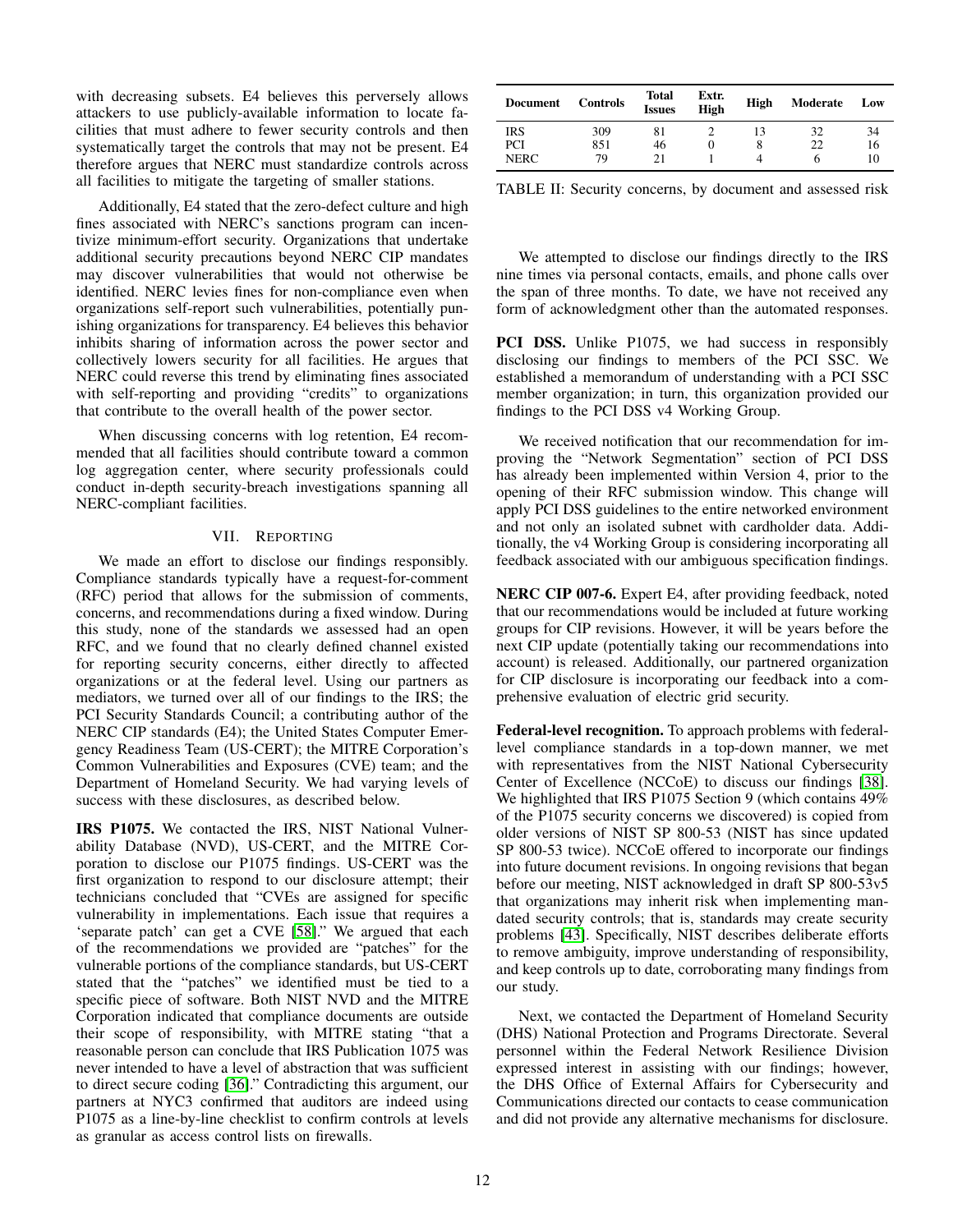## VIII. DISCUSSION AND CONCLUSION

We provide the first structured evaluation of security issues within digital-security compliance standards. In our study, we find that using compliance standards as checklists, with "by-the-letter" implementation of security controls, can create security concerns. Our systematic approach identified security issues spanning multiple root causes and varying levels of risk (shown in Table [II\)](#page-11-1). In this section, we discuss common issues across the audited compliance standards, potential mitigations, recommendations for reconsidering compliance programs, and opportunities for future work.

Common issues. When considering our findings, some common issues become apparent. All standards we assessed exhibit under-defined processes and vague writing. While issues of vague writing may not seem as immediately dangerous as, for example, failing to identify passwords as sensitive data requiring protection, they have important implications when standards are treated like point-by-point checklists.

Many issues stem from passive voice, creating ambiguity concerning who is responsible for exactly what actions. Using the active voice to construct compliance controls is a best practice that helps eliminate uncertainty and ensure there is a responsible party for requisite actions [\[30\]](#page-13-37). If it is not feasible to eliminate passive voice (perhaps because it would prescribe organizational structure too strongly), standards authors could perhaps include supplemental best-practice recommendations for identifying responsible personnel. In addition, the standard might require each implementing organization to create a written plan identifying who is responsible for each requirement.

Further, we observed that numerous compliance controls did not have clear deadlines for action. Compliance standards should define expected periodicity (e.g., every 30 days) or thresholds for action (e.g., within 12 hours of an event). These issues with deadlines seem especially concerning in light of observations by several auditors we spoke with that many problems are only mitigated during an immediate run-up to a compliance audit, as part of preparations to pass.

Terms such as "when feasible" and optional guidelines create confusion about what is actually required and may provide an illusion of more security than what is actually provided. We recognize that in some cases, this wording reflects practical limitations: for example, updating legacy power systems to include modern security controls (NERC CIP) could require multi-million-dollar equipment investments and degrade near-term power availability. Nonetheless, we argue that categorizing clearly insecure systems as "compliant" simply because there is no feasible alternative is counterproductive. Instead, compliance standards could adopt a third category that does not punish the affected organization but still indicates clearly to administrators and auditors that the situation is suboptimal and further precautions are needed. We also recommend, for clarity, moving optional guidelines into supplemental documents separate from mandatory compliance.

We also noted that each compliance standard has weak controls for user-access review and revocation procedures. To mitigate insider threats, compliance standards could mandate frequent review of active user accounts, as well as access termination before formally notifying an employee who is terminated.

Lastly, and perhaps most concerning, none of the compliance standards we assessed have mechanisms for reporting security concerns. Without a direct line of communication with a governing body, it is likely many discovered security concerns will remain unaddressed. The lack of a centralized CVE database-like construct for reporting problems with compliance standards affects both governing bodies and compliant organizations. Governing bodies do not have a reference for common mistakes when developing compliance standards, meaning issues are likely to repeat across multiple standards. Additionally, this lack of transparency prevents industry-wide alert notifications for issues within a compliance standard; if a researcher discovers a valid security concern, all affected parties should be notified. Further, no standard could be expected to perfectly capture all needed security controls; as several of our experts noted, strong security practices often require going beyond the minimum established by a standard. A centralized repository would also present an opportunity to recommend additional best practices to build upon compliance and mitigate any reported gaps.

Recommendations. Our work highlights difficulties than can arise when compliance standards are used as checklists, regardless of their original intent. This approach seems inevitable when a standard is associated with potentially large penalties for non-compliance, but little or no incentive for going beyond the minimum requirements. This state of affairs suggests a need for rethinking the compliance paradigm more broadly.

First, authors of compliance standards should take into consideration that their standards might be used as an audit checklist. Whenever possible, guidelines should be broadly applicable across a particular domain but concrete enough that line-by-line compliance will provide meaningful security. Of course, writing guidelines that achieve this ideal is difficult and may sometimes be impossible; standards authors should explicitly consider tradeoffs between generalizability and secure implementation when making choices. Providing supplemental documents describing potential such issues could help standards implementers manage resulting risks.

Secondly, authors should identify opportunities to craft compliance standards that improve audits beyond checklist assessments and consider an organization's overall security culture. Provisions for a rewards program could incentivize organizations to bolster security. As examples, organizations that take proactive measures beyond minimum requirements or organizations that publish digital security lessons learned could receive some limited safe harbor against future sanctions. As discussed during our audit of NERC CIP standards, an organization that responsibly discloses and remedies a vulnerable condition is still liable for financial sanctions. Allowing organizations to self-report issues with less fear of sanctions could incentivize better behavior and increase transparency, with potential benefits for the entire associated sector [\[5\]](#page-13-38).

Another consideration for standards authors is that rapidly changing technology necessitates rapidly updated security mechanisms. An effective standards update mechanism should allow easy reporting of issues and enable fast revision of the standard itself, while avoiding imposing costs on organizations that cannot immediately meet the new requirement. Newly updated standards could provide suggestions for transitioning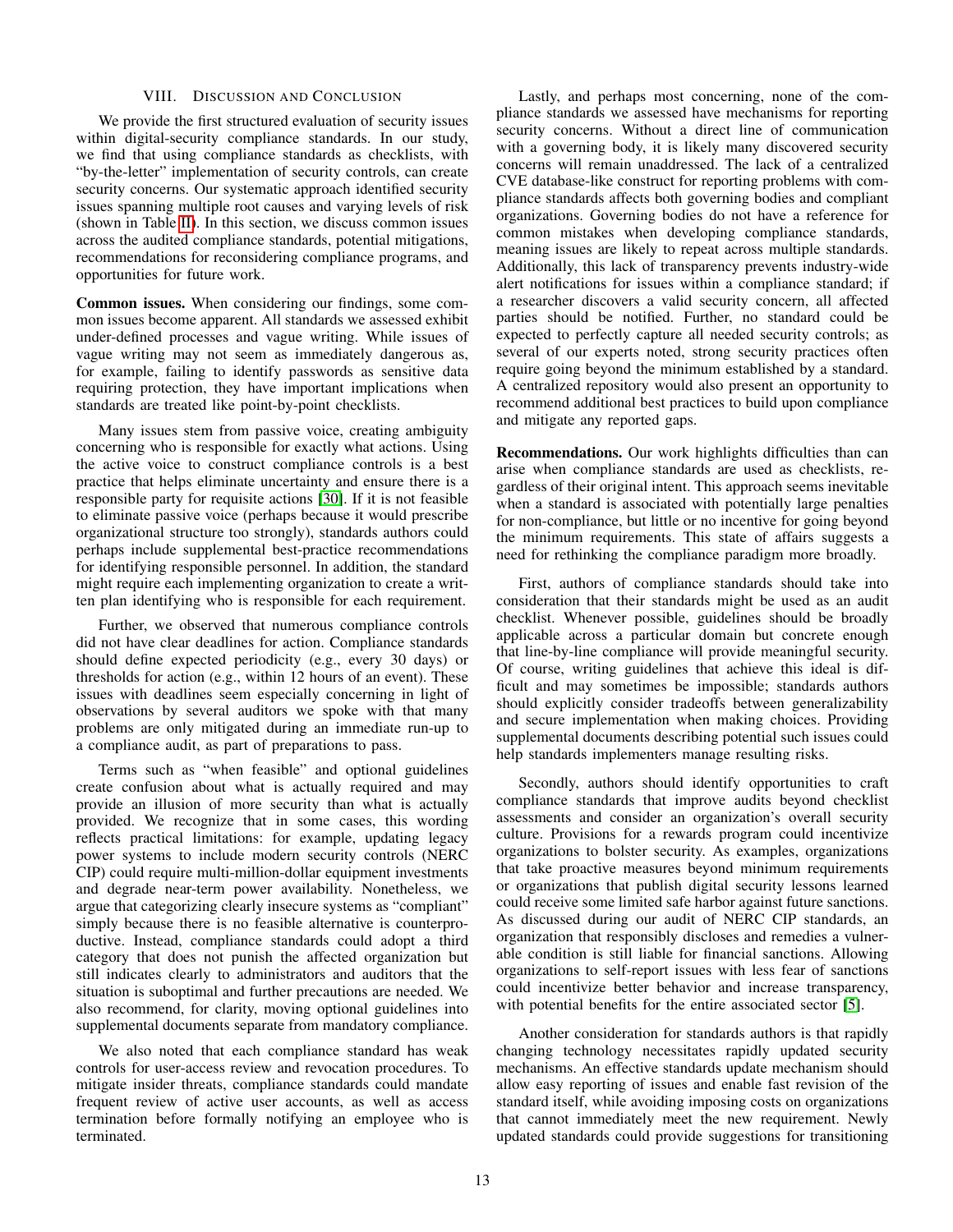and require organizations to provide a plan for becoming compliant with the updated requirement within some specified time period.

Future work. To validate the issues we identified, we developed close collaborations with organizations that implement compliance standards and conduct associated audits. Future work should investigate how standards organizations generate compliance standards, as well as how a broader range of compliance standards are applied in real-world environments. Drawing on common themes identified across standards, researchers could design guidelines or even templates for avoiding common issues when writing standards.

#### ACKNOWLEDGMENTS

The authors would like to thank Colin Ahern, Tim Conway, and the leadership team at NIST for their advice and expertise in shaping this study, as well as Lujo Bauer for feedback on a draft version.

This research was developed with funding from the Defense Advanced Research Projects Agency (DARPA). The views, opinions and/or findings expressed are those of the author and should not be interpreted as representing the official views or policies of the Department of Defense or the U.S. Government.

#### **REFERENCES**

- <span id="page-13-35"></span>[1] L. Ablon and T. Bogart, "Zero Days, Thousands of Nights," 2017. [Online]. Available: [https://www.rand.org/pubs/research](https://www.rand.org/pubs/research_reports/RR1751.html)\_reports/ [RR1751.html](https://www.rand.org/pubs/research_reports/RR1751.html)
- <span id="page-13-24"></span>[2] S. Abraham and I. Chengalur-Smith, "An overview of social engineering malware: Trends, tactics, and implications," *Technology in Society*, vol. 32, no. 3, pp. 183–196, 2010.
- <span id="page-13-4"></span>[3] Amazon, "IRS Publication 1075," 2018. [Online]. Available: [https:](https://aws.amazon.com/compliance/irs-1075/) [//aws.amazon.com/compliance/irs-1075/](https://aws.amazon.com/compliance/irs-1075/)
- <span id="page-13-10"></span>[4] Amazon Web Services, "Compliance and top security threats in the cloud – are you protected?" 2018. [Online]. Available: [https://www.](https://www.youtube.com/watch?v=Rc55aYODnMI&feature=youtu.be&t=18m10s) [youtube.com/watch?v=Rc55aYODnMI&feature=youtu.be&t=18m10s](https://www.youtube.com/watch?v=Rc55aYODnMI&feature=youtu.be&t=18m10s)
- <span id="page-13-38"></span>[5] A. Arora, R. Telang, and H. Xu, "Optimal policy for software vulnerability disclosure," *Management Science*, vol. 54, no. 4, pp. 642–656, 2008.
- <span id="page-13-0"></span>[6] H. Assal and S. Chiasson, "Motivations and amotivations for software security," 2018.
- <span id="page-13-9"></span>[7] ——, "Security in the software development lifecycle," pp. 281-296, 2018.
- <span id="page-13-12"></span>[8] A. Beautement, M. A. Sasse, and M. Wonham, "The compliance budget: managing security behaviour in organisations," in *Proceedings of the 2008 New Security Paradigms Workshop*. ACM, 2009, pp. 47–58.
- <span id="page-13-25"></span>[9] B. Beyer, C. Jones, J. Petoff, and N. R. Murphy, *Site Reliability Engineering: How Google Runs Production Systems*. " O'Reilly Media, Inc.", 2016.
- <span id="page-13-34"></span>[10] A. A. Cárdenas, S. Amin, and S. Sastry, "Research challenges for the security of control systems." in *HotSec*, 2008.
- <span id="page-13-29"></span>[11] A. Carlson, "3 Reasons Anti-Virus Software Alone Is No Longer Enough," 2013. [Online]. Available: [https://www.lawtechnologytoday.](https://www.lawtechnologytoday.org/2013/03/3-reasons-anti-virus-software-alone-is-no-longer-enough/) [org/2013/03/3-reasons-anti-virus-software-alone-is-no-longer-enough/](https://www.lawtechnologytoday.org/2013/03/3-reasons-anti-virus-software-alone-is-no-longer-enough/)
- <span id="page-13-8"></span>[12] R. Clark, "Compliance != security (except when it might be)," in *Enigma 2018 (Enigma 2018)*. Santa Clara, CA: USENIX Association, 2018. [Online]. Available:<https://www.usenix.org/node/208142>
- <span id="page-13-32"></span>[13] G. M. Coates, K. M. Hopkinson, S. R. Graham, and S. H. Kurkowski, "A trust system architecture for scada network security," *IEEE Transactions on Power Delivery*, vol. 25, no. 1, pp. 158–169, 2010.
- <span id="page-13-18"></span>[14] G. W. Corder and D. I. Foreman, *Nonparametric statistics for nonstatisticians: a step-by-step approach*. John Wiley & Sons, 2009.
- <span id="page-13-17"></span>[15] S. Elky, "An introduction to information system risk management," *SANS Institute InfoSec Reading Room*, 2006. [Online]. Available: [https://www.sans.org/reading-room/whitepapers/](https://www.sans.org/reading-room/whitepapers/auditing/introduction-information-system-risk-management-1204) [auditing/introduction-information-system-risk-management-1204](https://www.sans.org/reading-room/whitepapers/auditing/introduction-information-system-risk-management-1204)
- <span id="page-13-26"></span>[16] D. Geer and J. Harthorne, "Penetration testing: A duet," in *Computer Security Applications Conference, 2002. Proceedings. 18th Annual*. IEEE, 2002, pp. 185–195.
- <span id="page-13-22"></span>[17] A. Ghosh, P. K. Gajar, and S. Rai, "Bring your own device (byod): Security risks and mitigating strategies," *Journal of Global Research in Computer Science*, vol. 4, no. 4, pp. 62–70, 2013.
- <span id="page-13-1"></span>[18] Glassdoor, "Compliance Auditor Salaries," 2019. [Online]. Available: [https://www.glassdoor.com/Salaries/compliance-auditor-salary-SRCH](https://www.glassdoor.com/Salaries/compliance-auditor-salary-SRCH_KO0,18.htm) [KO0,18.htm](https://www.glassdoor.com/Salaries/compliance-auditor-salary-SRCH_KO0,18.htm)
- <span id="page-13-3"></span>[19] Government Services Administration, "Federal Risk and Authorization Management Program," 2018. [Online]. Available: [https://www.](https://www.fedramp.gov/about/) [fedramp.gov/about/](https://www.fedramp.gov/about/)
- <span id="page-13-23"></span>[20] P. Grassi, J. Fenton, E. Newton, R. Perlner, A. Regenscheid, W. Burr, and J. Richer, "NIST Special Publication 800-63B Digital Identity Guidelines Authentication and Lifecycle Management," 2017. [Online]. Available:<https://pages.nist.gov/800-63-3/sp800-63b.html>
- <span id="page-13-14"></span>[21] A. F. Hayes and K. Krippendorff, "Answering the call for a standard reliability measure for coding data," *Communication methods and measures*, vol. 1, no. 1, pp. 77–89, 2007.
- <span id="page-13-31"></span>[22] R. Heidorn, "Nerc seeks \$10m fine for duke energy security lapses," Feb 2019. [Online]. Available: [https://www.rtoinsider.com/](https://www.rtoinsider.com/nerc-fine-duke-energy-cip-110308/) [nerc-fine-duke-energy-cip-110308/](https://www.rtoinsider.com/nerc-fine-duke-energy-cip-110308/)
- <span id="page-13-28"></span>[23] N. Hiroshima, "How I lost my \$50,000 Twitter Username," 2014. [Online]. Available: [https://arstechnica.com/information-technology/](https://arstechnica.com/information-technology/2014/01/how-i-lost-my-50000-twitter-username/) [2014/01/how-i-lost-my-50000-twitter-username/](https://arstechnica.com/information-technology/2014/01/how-i-lost-my-50000-twitter-username/)
- <span id="page-13-13"></span>[24] Q. Hu, T. Dinev, P. Hart, and D. Cooke, "Managing employee compliance with information security policies: The critical role of top management and organizational culture," *Decision Sciences*, vol. 43, no. 4, pp. 615–660, 2012.
- <span id="page-13-19"></span>[25] L. Hugick and J. Best, "Questionnaire length," *Encyclopedia of Survey Research Methods*, 2008.
- <span id="page-13-11"></span>[26] J. Humble, "Continuous delivery sounds great, but will it work here?" *Queue*, vol. 15, no. 6, p. 70, 2017.
- <span id="page-13-21"></span>[27] Internal Revenue Service, "Tax Information Security Guidelines For Federal, State and Local Agencies," 1998. [Online]. Available: <http://www.unclefed.com/ForTaxProfs/irs-drop/1998/pub1075.pdf>
- <span id="page-13-20"></span>[28] ——, "Publication 1075: Tax Information Security Guidelines For Federal, State and Local Agencies," 2016. [Online]. Available: <https://www.irs.gov/pub/irs-pdf/p1075.pdf>
- <span id="page-13-2"></span>[29] International Organization for Standardization, "Are you safe online? New ISO standard for cybersecurity," 2012. [Online]. Available: <https://www.iso.org/news/2012/10/Ref1667.html>
- <span id="page-13-37"></span>[30] - How to Write Standards: Tips for standards writers," 2016. [Online]. Available:<https://www.iso.org/publication/PUB100335.html>
- <span id="page-13-5"></span>[31] K. Julisch, "Security compliance: the next frontier in security research," in *Proceedings of the 2008 New Security Paradigms Workshop*. ACM, 2009, pp. 71–74.
- <span id="page-13-33"></span>[32] B. Krebs, "Cyber incident blamed for nuclear power plant shutdown," *Washington Post, June*, vol. 5, p. 2008, 2008.
- <span id="page-13-15"></span>[33] K. Krippendorff, "Reliability in content analysis," *Human Communication Research*, vol. 30, no. 3, pp. 411–433, 2004.
- <span id="page-13-16"></span>[34] M. Lombard, J. Snyder-Duch, and C. C. Bracken, "Content analysis in mass communication: Assessment and reporting of intercoder reliability," *Human communication research*, vol. 28, no. 4, pp. 587–604, 2002.
- <span id="page-13-30"></span>[35] J. Long, B. Gardner, and J. Brown, *Google hacking for penetration testers*. Elsevier, 2011, vol. 2.
- <span id="page-13-36"></span>[36] MITRE Corporation, Personal communication, 2018.
- <span id="page-13-27"></span>[37] S. Nangle, Private Communication, Feb 2019.
- <span id="page-13-6"></span>[38] National Institute of Standards and Technology, Personal communication, 2018.
- <span id="page-13-7"></span>[39] M. Nieles, K. Dempsey, and V. Yan Pillitteri, "NIST Special Publication 800-12: An Introduction to Information Security," 2017.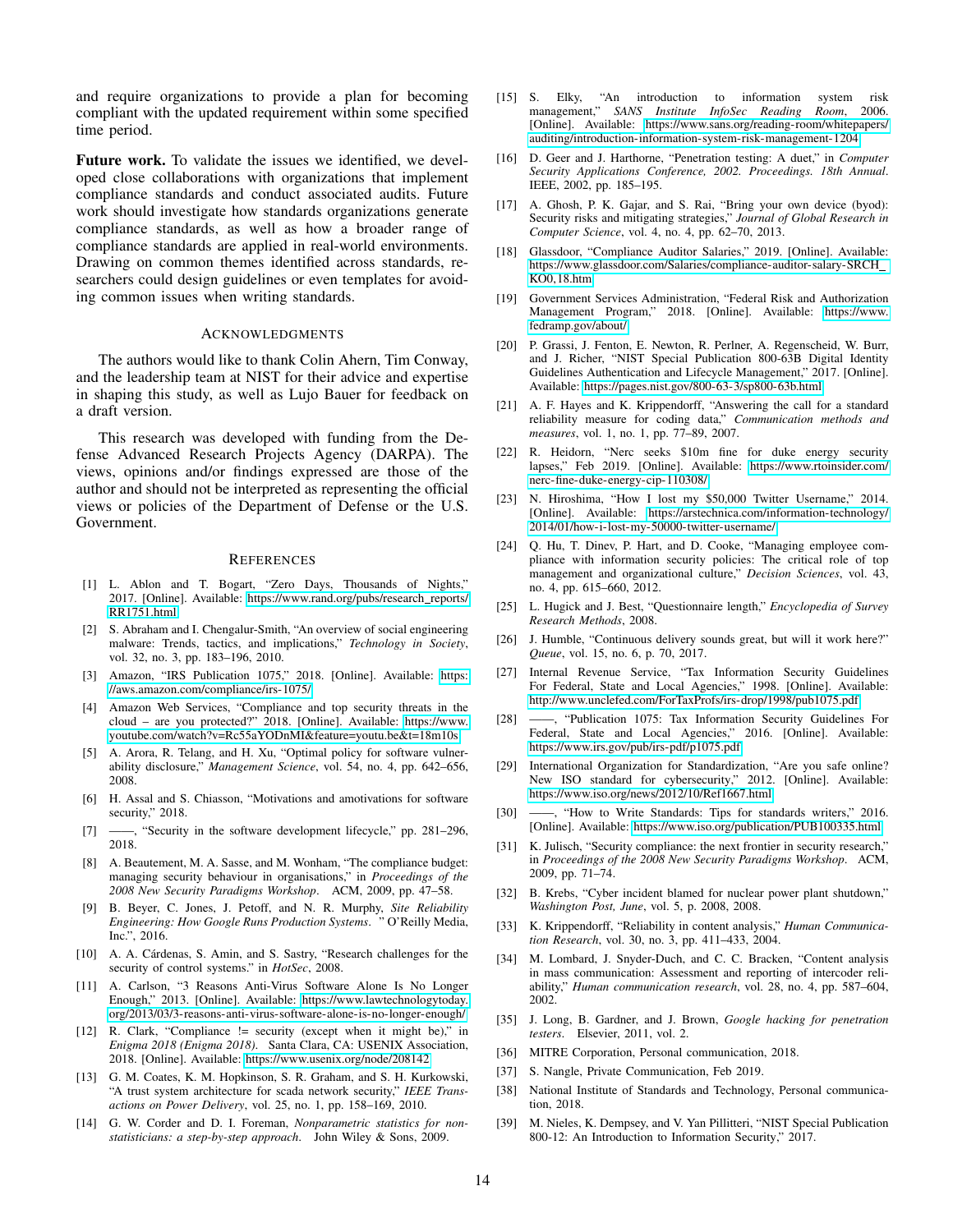- <span id="page-14-1"></span>[40] North American Electric Reliability Corporation, Sanction Guidelines," 2012. [Online]. Available: [https://www.nerc.com/FilingsOrders/us/RuleOfProcedureDL/](https://www.nerc.com/FilingsOrders/us/RuleOfProcedureDL/Appendix_4B_SanctionGuidelines_20121220.pdf) Appendix 4B [SanctionGuidelines](https://www.nerc.com/FilingsOrders/us/RuleOfProcedureDL/Appendix_4B_SanctionGuidelines_20121220.pdf) 20121220.pdf
- <span id="page-14-20"></span>[41] ——, "CIP-007-6 Cyber Security Systems Security Management," 2014.
- <span id="page-14-21"></span>[42] ——, "Critical Infrastructure Protection Committee," 2018. [Online]. Available: [http://www.nerc.com/comm/CIPC/Related%20Files%20DL/](http://www.nerc.com/comm/CIPC/Related%20Files%20DL/CIPC%20Roster%20as%20of%20February%202018.pdf) [CIPC%20Roster%20as%20of%20February%202018.pdf](http://www.nerc.com/comm/CIPC/Related%20Files%20DL/CIPC%20Roster%20as%20of%20February%202018.pdf)
- <span id="page-14-0"></span>[43] N. I. of Standards and Technology, "Sp 800-53 rev. 5 (draft) security and privacy controls for information systems and organizations, *Special Publications*, 2019. [Online]. Available: [https://csrc.nist.gov/](https://csrc.nist.gov/publications/detail/sp/800-53/rev-5/draft) [publications/detail/sp/800-53/rev-5/draft](https://csrc.nist.gov/publications/detail/sp/800-53/rev-5/draft)
- <span id="page-14-12"></span>[44] M. T. Orne, "On the social psychology of the psychological experiment: With particular reference to demand characteristics and their implications." *American psychologist*, vol. 17, no. 11, p. 776, 1962.
- <span id="page-14-18"></span>[45] PCI Security Standards Council, "Payment Card Industry Data Security Standard: Requirements and Security Assessment Procedures v3.2," 2016. [Online]. Available: [https://www.pcisecuritystandards.org/pci](https://www.pcisecuritystandards.org/pci_security/) [security/](https://www.pcisecuritystandards.org/pci_security/)
- <span id="page-14-3"></span>[46] A. Peterson, *Cracking Security Misconceptions*. O'Reilly Media, Inc., 2013.
- <span id="page-14-8"></span>[47] C. Potts, "Software-engineering research revisited," *IEEE software*, vol. 10, no. 5, pp. 19–28, 1993.
- <span id="page-14-5"></span>[48] P. Puhakainen and M. Siponen, "Improving employees' compliance through information systems security training: an action research study,' *Mis Quarterly*, pp. 757–778, 2010.
- <span id="page-14-16"></span>[49] R. D. O. A. E. A. V. Z. Y. K. B. S. R. Kasturi, Y. Sun, "TARDIS: Rolling Back The Clock On CMS-Targeting Cyber Attacks," in *Proceedings of the IEEE Symposium on Security and Privacy 2020*. IEEE, 2020.
- <span id="page-14-17"></span>[50] M. J. Schwartz, "Ransomware victims who pay cough up \$6,733," Feb 2019. [Online]. Available: [https://www.bankinfosecurity.com/](https://www.bankinfosecurity.com/ransomware-victims-who-pay-cough-up-6733-on-average-a-11994) [ransomware-victims-who-pay-cough-up-6733-on-average-a-11994](https://www.bankinfosecurity.com/ransomware-victims-who-pay-cough-up-6733-on-average-a-11994)
- <span id="page-14-23"></span>[51] J. Stamp, J. Dillinger, W. Young, and J. DePoy, "Common vulnerabilities in critical infrastructure control systems," *SAND2003-1772C. Sandia National Laboratories*, 2003.
- <span id="page-14-2"></span>[52] R. Stevens, C. Ahern, D. Votipka, E. Redmiles, P. Sweeney, and M. Mazurek, "The battle for new york: A case study of applied digital threat modeling at the enterprise level," USENIX Association, 2018.
- <span id="page-14-6"></span>[53] A. Strauss, J. Corbin *et al.*, *Basics of qualitative research*. Newbury Park, CA: Sage, 1990, vol. 15.
- <span id="page-14-14"></span>[54] S. Subashini and V. Kavitha, "A survey on security issues in service delivery models of cloud computing," *Journal of network and computer applications*, vol. 34, no. 1, pp. 1–11, 2011.
- <span id="page-14-15"></span>[55] L. Tam, M. Glassman, and M. Vandenwauver, "The psychology of password management: a tradeoff between security and convenience,' *Behaviour & Information Technology*, vol. 29, no. 3, pp. 233–244, 2010.
- <span id="page-14-4"></span>[56] T. W. Thomas, M. Tabassum, B. Chu, and H. Lipford, "Security during application development: an application security expert perspective," in *Proceedings of the 2018 CHI Conference on Human Factors in Computing Systems*. ACM, 2018, p. 262.
- <span id="page-14-22"></span>[57] S. Tom, D. Christiansen, and D. Berrett, "Recommended practice for patch management of control systems," *DHS control system security program (CSSP) Recommended Practice*, 2008.
- <span id="page-14-25"></span>[58] United States Computer Emergency Readiness Team, Personal communication, 2018.
- <span id="page-14-19"></span>[59] United States Federal Reserve, "The Federal Reserve Payments Study: 2017 Annual Supplement," 2017. [Online]. Available: [https://www.federalreserve.gov/paymentsystems/](https://www.federalreserve.gov/paymentsystems/2017-December-The-Federal-Reserve-Payments-Study.htm) [2017-December-The-Federal-Reserve-Payments-Study.htm](https://www.federalreserve.gov/paymentsystems/2017-December-The-Federal-Reserve-Payments-Study.htm)
- <span id="page-14-13"></span>[60] U.S. Department of Health and Human Services, "IRS Safeguards and Publication 1075 Update," 2018. [Online]. Available: [https://www.acf.](https://www.acf.hhs.gov/css/resource/irs-safeguards-and-publication-1075-update) [hhs.gov/css/resource/irs-safeguards-and-publication-1075-update](https://www.acf.hhs.gov/css/resource/irs-safeguards-and-publication-1075-update)
- <span id="page-14-7"></span>[61] U.S. Department of the Army, "Field Manual 100-14 Risk Management," 1998.
- <span id="page-14-24"></span>[62] N. Virvilis, D. Gritzalis, and T. Apostolopoulos, "Trusted computing vs. advanced persistent threats: Can a defender win this game?" in *Ubiquitous intelligence and computing, 2013 IEEE 10th international*

*conference on and 10th international conference on autonomic and trusted computing (uic/atc)*. IEEE, 2013, pp. 396–403.

<span id="page-14-11"></span>[63] F. Wilcoxon, "Individual comparisons by ranking methods," *Biometrics bulletin*, vol. 1, no. 6, pp. 80–83, 1945.

## <span id="page-14-9"></span>APPENDIX A DATA SET

As a reference, all of our data can be viewed at [https://ter.ps/hackcompli.](https://ter.ps/hackcompli) There are five tabs within the spreadsheet: (1) all of the data that external experts validated, (2) all IRS P1075 findings, (3) all PCI DSS findings, (4) all NERC CIP 007-6 findings, and (5) a subset of the findings we analyzed for specified time durations and/or responsible roles.

### <span id="page-14-10"></span>APPENDIX B EXPERT SURVEY

Participant is presented with consent form; Please check all that apply (you may choose any number of these statements): I am age 18 or older; I have read this consent form or had it read to me; I voluntarily agree to participate in this research and I want to continue to the survey.

Introduction: This survey will ask for you to assess the validity of an independent evaluation of [standard name]. Please be as candid and detailed as possible.

For each issue, please confirm:

- 1) If your organization followed the standard as written and nothing else, would your organization be vulnerable to this issue? (Yes/No/Possibly)
- 2) If yes or possibly  $\Rightarrow$  In your opinion, what is the likelihood of this vulnerability being exploited if standard is followed as written and nothing else? (Frequent - Occurs often, continuously experienced; Likely - Occurs several times; Occasional - Occurs sporadically; Seldom - Unlikely, but could occur at some time; Unlikely - Can assume it will not occur)
- 3) If yes or possibly  $\Rightarrow$  In your opinion, what is the severity associated with exploitation if standard is followed as written and nothing else? (Catastrophic - Complete system loss, major property damage, full data breach, corruption of all data; Critical - Major system damage, significant property damage, significant data breach, corruption of sensitive data; Moderate - Minor system damage, minor property damage, partial data breach; Negligible - Minor system impairment)
- 4) If yes or possibly  $\Rightarrow$  Is there past evidence of this vulnerability within your organization? (Yes/No/Maybe)
- 5) If yes or possibly  $\Rightarrow$  What would you recommend, based on your experience, to remedy this issue? (Open response)
- 6) If no  $\Rightarrow$  What additional policies, procedures, or defensive techniques does your organization use to mitigate this issue? (Open response)

End of survey: Does your organization allow waivers to the compliance standard? If yes, how frequently are they used? If no, does frequently does this create issues for your organization?